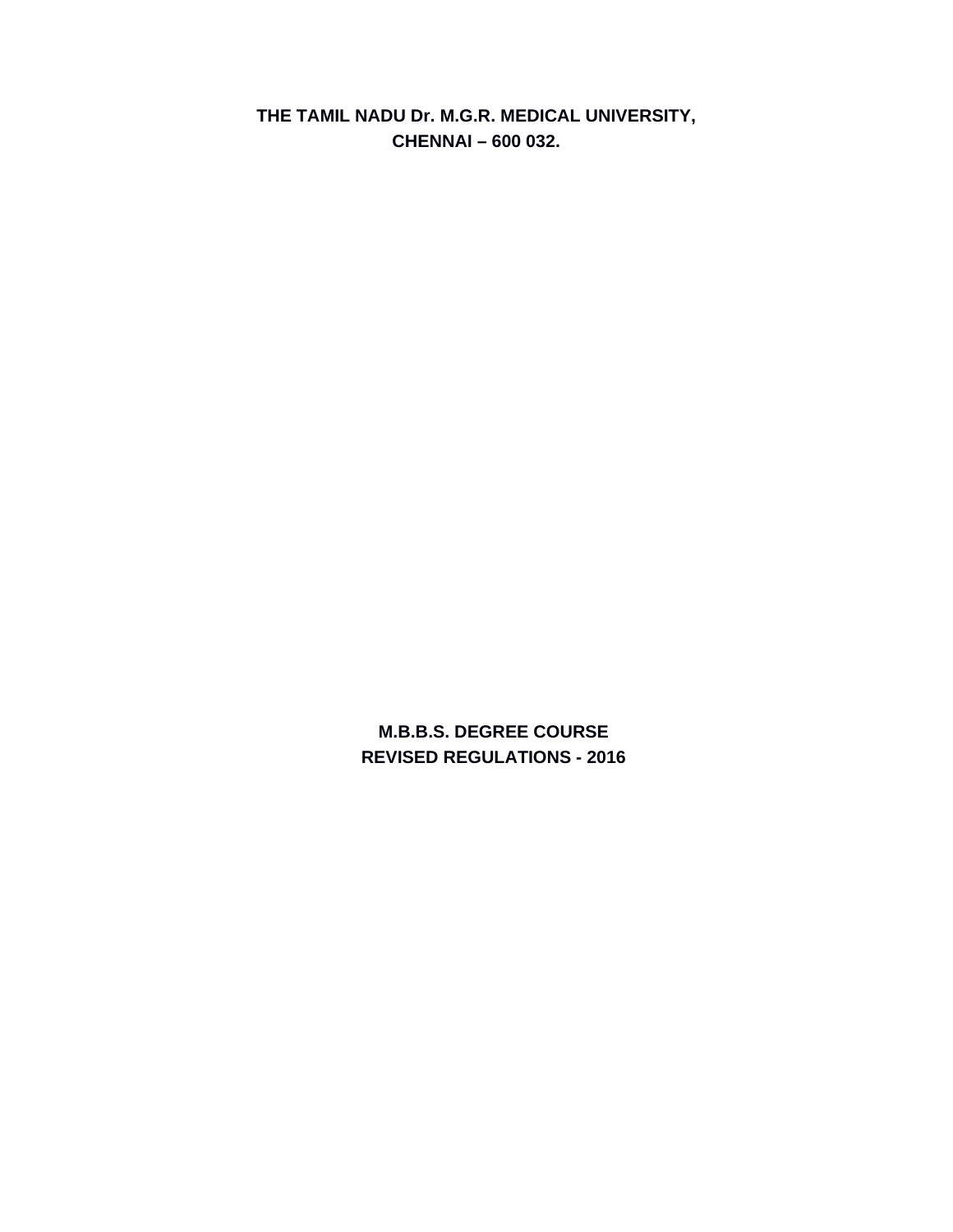## **THE TAMIL NADU Dr. M.G.R. MEDICAL UNIVERSITY CHENNAI**

# REVISED REGULATIONS FOR THE M.B.B.S DEGREE COURSE- 2016

In exercise of the powers conferred by Section 44 of the Tamil Nadu Dr. M.G.R. Medical University, Chennai, Act, 1987 (Tamil Nadu Act 37 of 1987), the Standing Academic Board of the Tamil Nadu Dr. M.G.R. Medical University hereby makes the following regulations:

#### **SHORT TITLE AND COMMENCEMENT**:

`

These regulations shall be called "THE REVISED REGULATIONS FOR THE M.B.B.S. DEGREE COURSE- 2016 OF THE TAMIL NADU Dr. M.G.R. MEDICAL UNIVERSITY, CHENNAI".

These regulations are applicable to the students who are admitted to the course from the academic year 2016-17 onwards.

The regulations framed are subject to modification by the Standing Academic Board from time to time.

#### 1 **GENERAL CONSIDERATIONS AND TEACHING APPROACH**

Graduate medical curriculum is oriented towards training students to undertake the responsibilities of a physician of first contact who is capable of looking after the preventive, promotive, curative & rehabilitative aspect of medicine.

1.2 With wide range of career opportunities available today, a graduate has a wide choice of career opportunities. The training, though broad based and flexible should aim to provide an educational experience of the essentials required for health care in our country. Training should be able to meet internationally acceptable standards.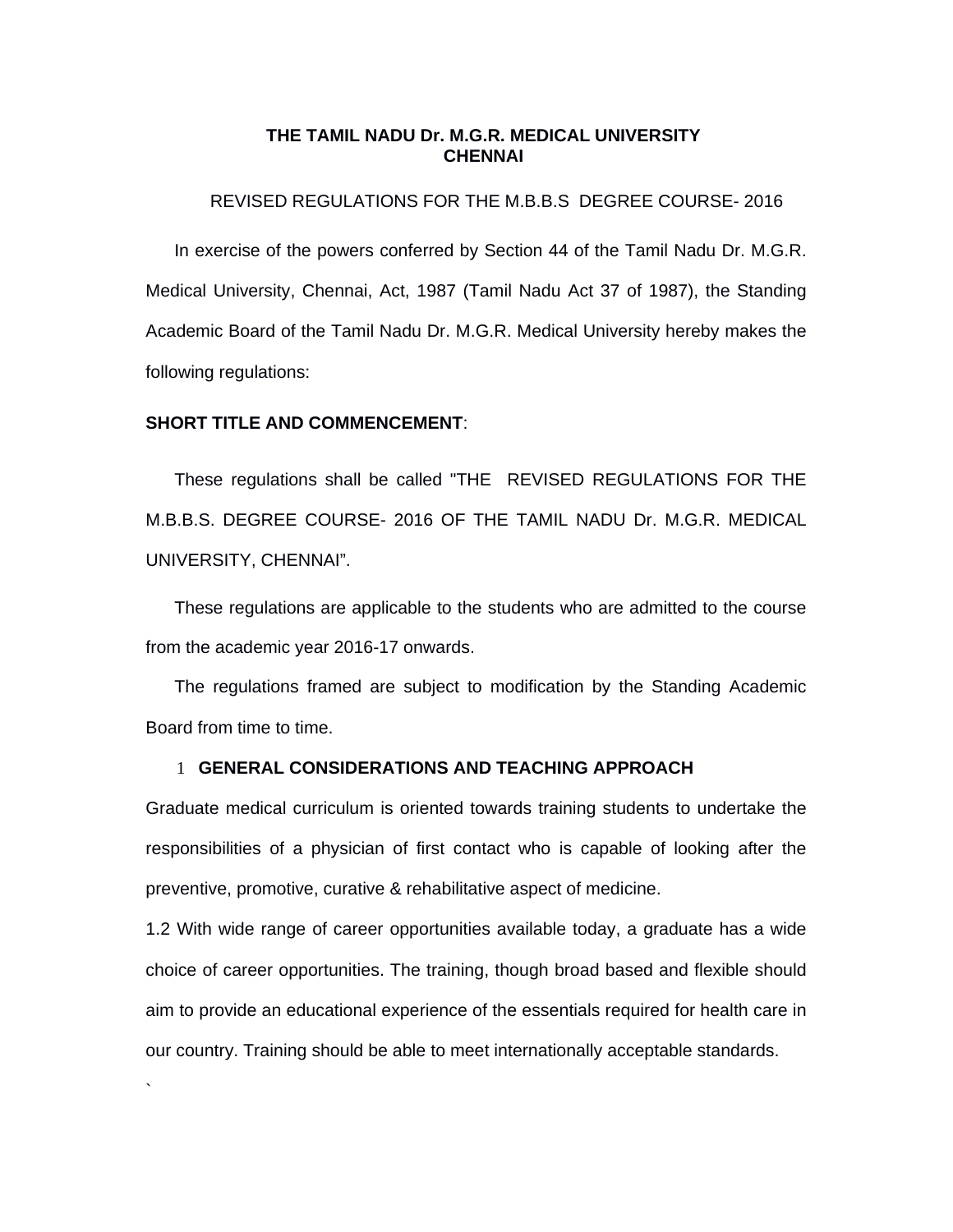1.3 To undertake the responsibilities of service situations which is a changing condition and of various types, it is essential to provide adequate placement training tailored to the needs of such services as to enable the graduates to become effective instruments of implementation of those requirements. To avail of opportunities and be able to conduct professional requirements, the graduate shall endeavour to have acquired basic training in different aspects of medical care.

1.4 The importance of the community aspects of health care and of rural health care services is to be recognized. This aspect of education & training of graduates should be adequately recognized in the prescribed curriculum. Its importance has been systematically upgraded over the past years and adequate exposure to such experiences should be available throughout all the three phases of education & training. This has to be further emphasized and intensified by providing exposure to field practice areas and training during the internship period. The aim of the period of rural training during internship is to enable the fresh graduates to function efficiently under such settings.

1.5 The educational experience should emphasize health and community orientation instead of only disease and hospital orientation or being-concentrated - on-curative aspects. As such all the basic concepts of modern scientific medical education are to be adequately dealt with.

1.6 There must be enough experiences to be provided for self learning. The methods and techniques that would ensure this must become a part of teaching- learning process.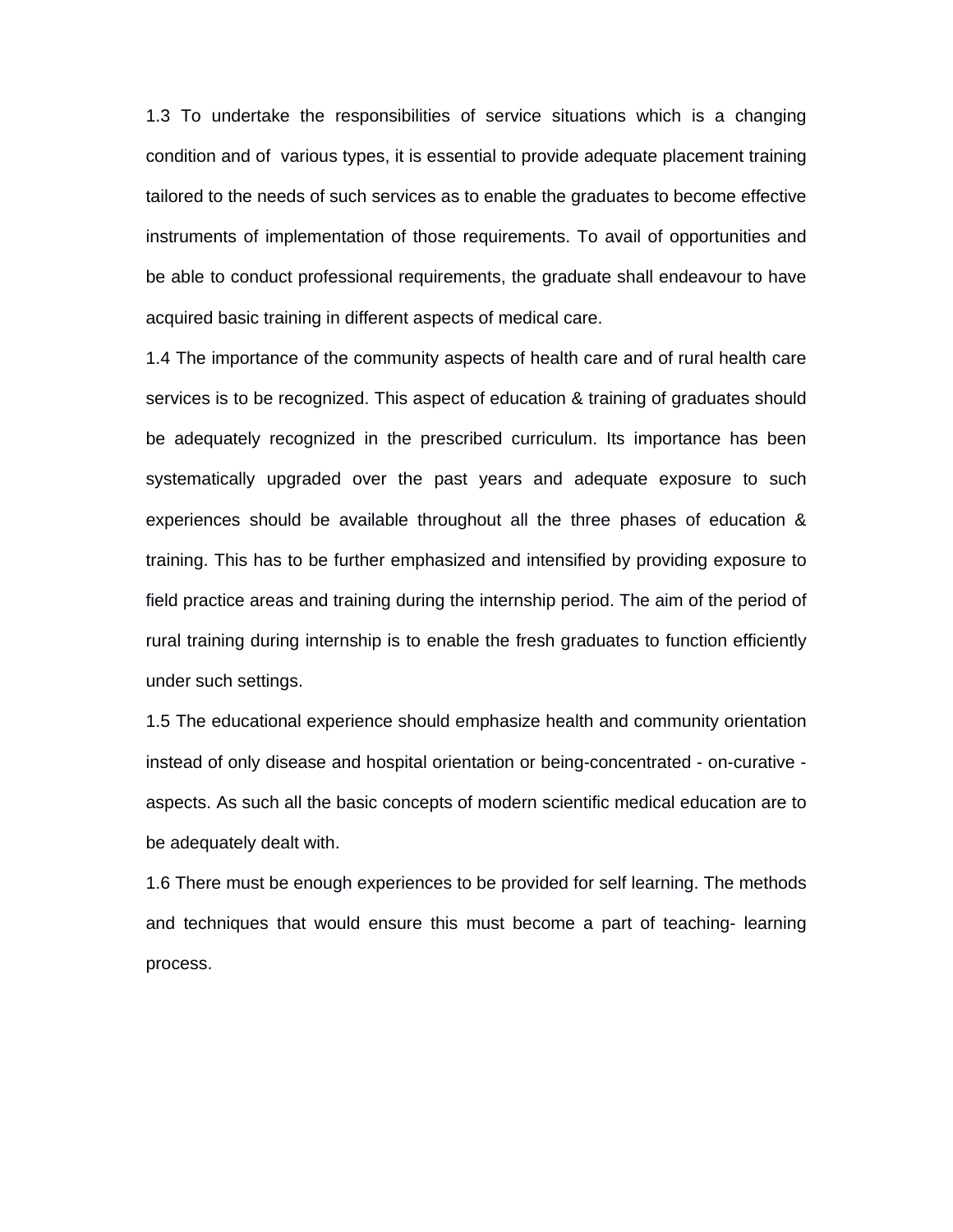1.7 The medical graduate of modern scientific medicine shall endeavour to become capable of functioning independently in both urban or rural environment. He/she shall endeavour to give emphasis on fundamental aspects of the subjects taught and on common problems of health and disease avoiding unnecessary details of specialization.

1.8 The importance of social factors in relation to the problem of health and diseases should receive proper emphasis throughout the course and to achieve this purpose, the educational process should also be community based than only hospital based. The importance of population control and family welfare planning should be emphasized throughout the period of training with the importance of health and development duly emphasized.

1.9 Adequate emphasis is to be placed on cultivating logical and scientific habits of thought, clarity of expression and independence of judgment, ability to collect and analyse information and to correlate them.

1.10 The educational process should be placed in a historic background as an evolving process and not merely as an acquisition of a large number of disjointed facts without a proper perspective. The history of Medicine with reference to the evolution of medical knowledge both in this country and the rest of the world should form a part of this process.

1.11 Lectures alone are generally not adequate as a method of training and are a poor means of transferring/acquiring information and even less effective at skill development and in generating the appropriate attitudes. Every effort should be made to encourage the use of active methods related to demonstration and on first hand experience. Students will be encouraged to learn in small groups, through peer interactions so as to gain maximal experience through contacts with patients and the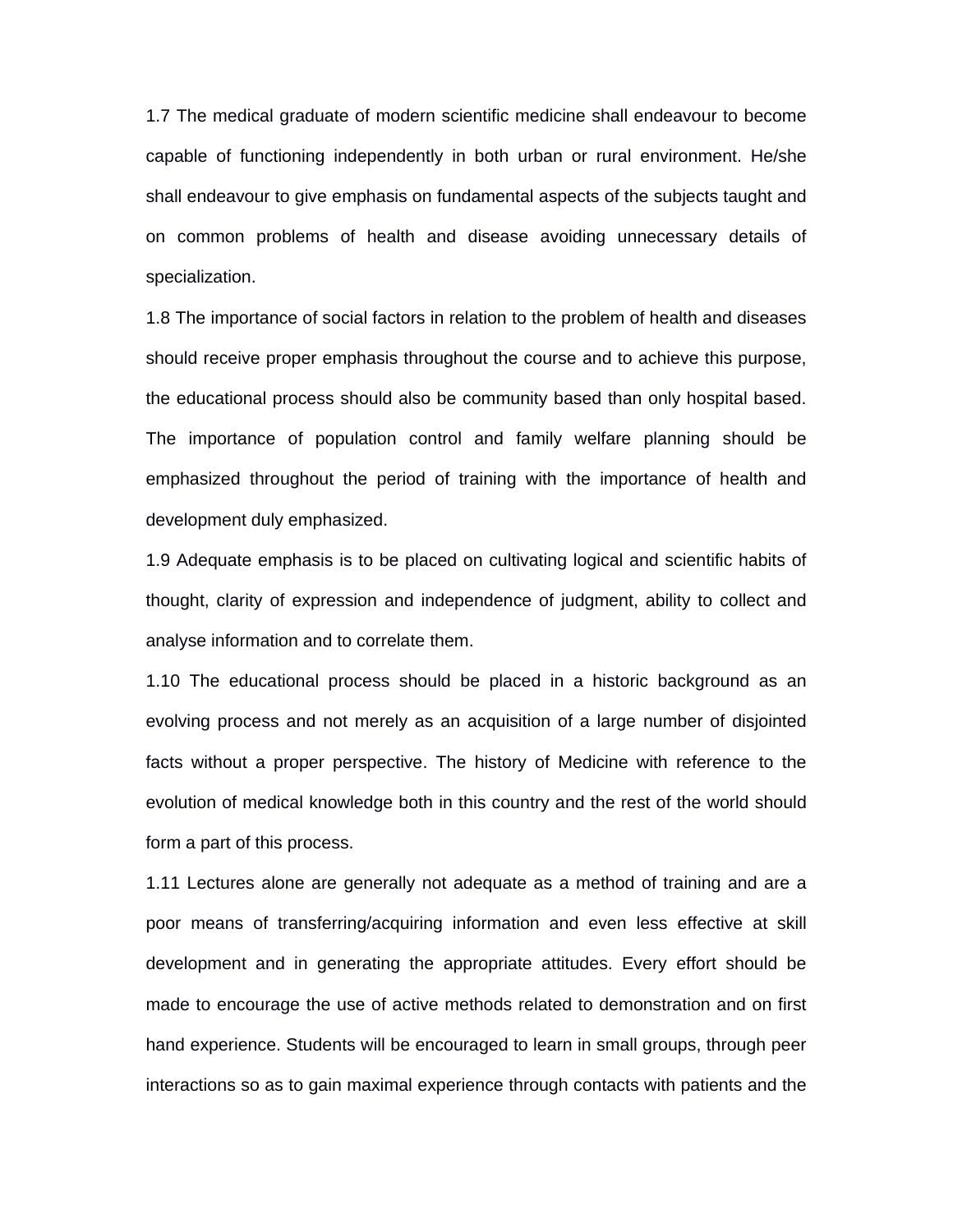communities in which they live. While the curriculum objectives often refer to areas of knowledge or science, they are best taught in a setting of clinical relevance and hands on experience for students who assimilate and make this knowledge a part of their own working skills.

1.12 The graduate medical education in clinical subjects should be based primarily on out-patient teaching, emergency departments and within the community including peripheral health care institutions. The out-patient departments should be suitably planned to provide training to graduates in small groups.

1.13 Clinics should be organised in small groups of preferably not more than 10 students so that a teacher can give personal attention to each student with a view to improve his skill and competence in handling of the patients.

1.14 Proper records of the work should be maintained which will form the basis for the students' internal assessment and should be available to the inspectors at the time of inspection of the college by the Medical Council of India.

1.15 Maximal efforts have to be made to encourage integrated teaching between traditional subject areas using a problem based learning approach starting with clinical or community cases and exploring the relevance of various preclinical disciplines in both understanding and resolution of the problem. Every attempt be made to de-emphasize compartmentalisation of disciplines so as to achieve both horizontal and vertical integration in different phases.

1.16 Every attempt is to be made to encourage students to participate in group discussions and seminars to enable them to develop personality, character, expression and other faculties which are necessary for a medical graduate to function either in solo practice or as a team leader when he begins his independent career. A discussion group should not have more than 20 students.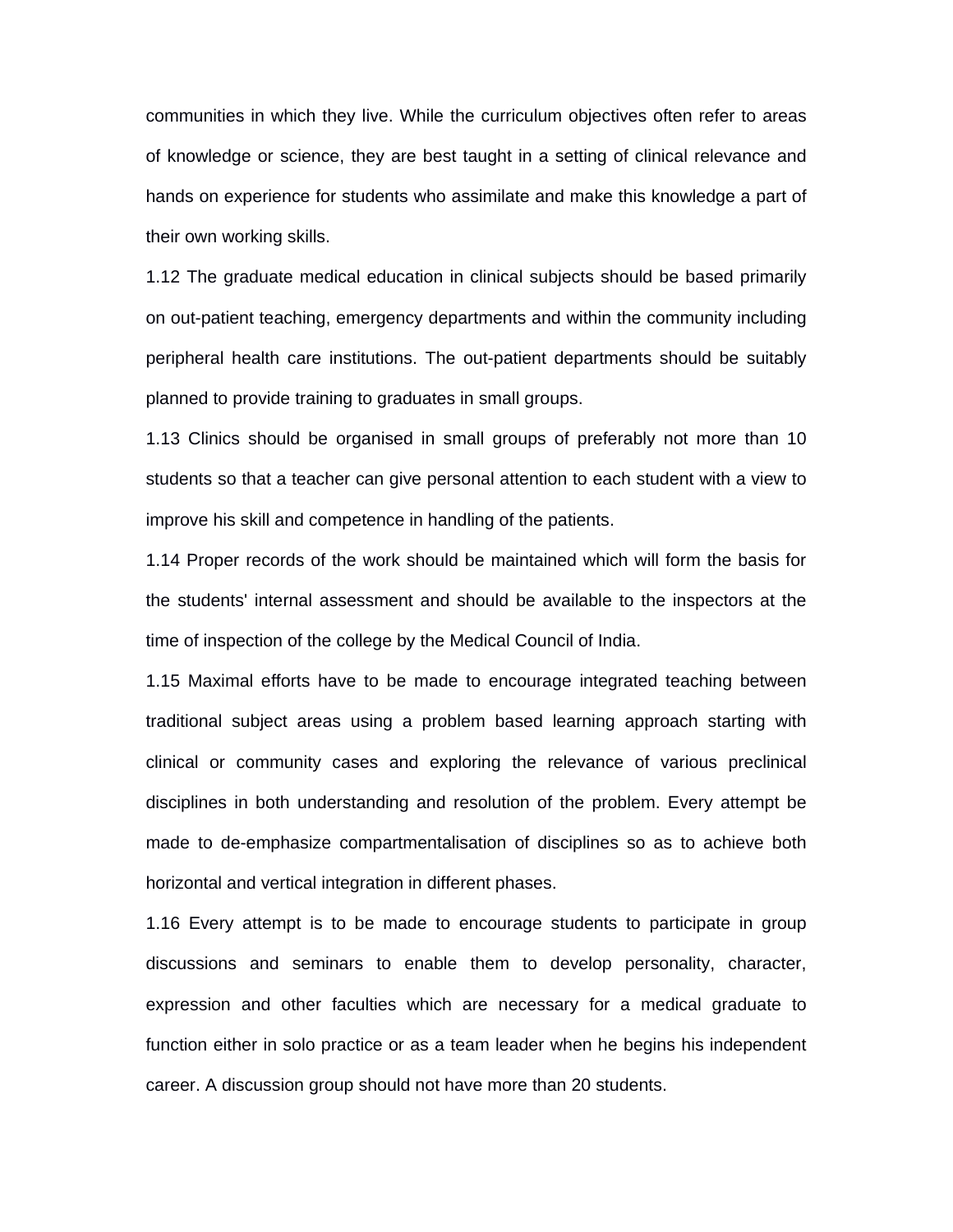1.17 Faculty member should aware of modern educational technology while teaching the students and to attain this objective, Medical Education Units/Departments be established in all medical colleges for faculty development and providing learning resource material to teachers.

1.18 To derive maximum advantage out of this revised curriculum, the vacation period to students in one calendar year should not exceed one month, during the 4 1⁄2 years Bachelor of Medicine and Bachelor of Surgery (MBBS) Course.

1.19 In order to implement the revised curriculum in toto, respective authorities must ensure that adequate financial and technical inputs are provided.

1.20 HISTORY OF MEDICINE – The students will be given an outline on "History of Medicine". This will be taught in an integrated manner by subject specialists and will be coordinated by the Medical Education Unit of the College.

1.21 All medical institutions should have curriculum committee which would plan curricula and instructional method which will be regularly updated.

1.22 Integration of ICT in learning process will be implemented.

# **2**. **ADMISSION TO THE MEDICAL COURSE - ELIGIBILITY CRITERIA** :

No Candidate shall be allowed to be admitted to the Medical Curriculum proper of first Bachelor of Medicine and Bachelor of Surgery (MBBS) Course until:

2.1 He/she shall complete the age of 17 years on or before  $31<sup>st</sup>$  December of the year of admission to the MBBS Course.

# *2.2 HE/SHE HAS PASSED QUALIFYING EXAMINATION AS UNDER :-*

*(*a) The higher secondary examination or the Indian School Certificate Examination which is equivalent to 10+2 Higher Secondary Examination after a period of 12 years study, the last two years of study comprising of Physics, Chemistry, Biology/Biotechnology and Mathematics or any other elective subjects with English at a level not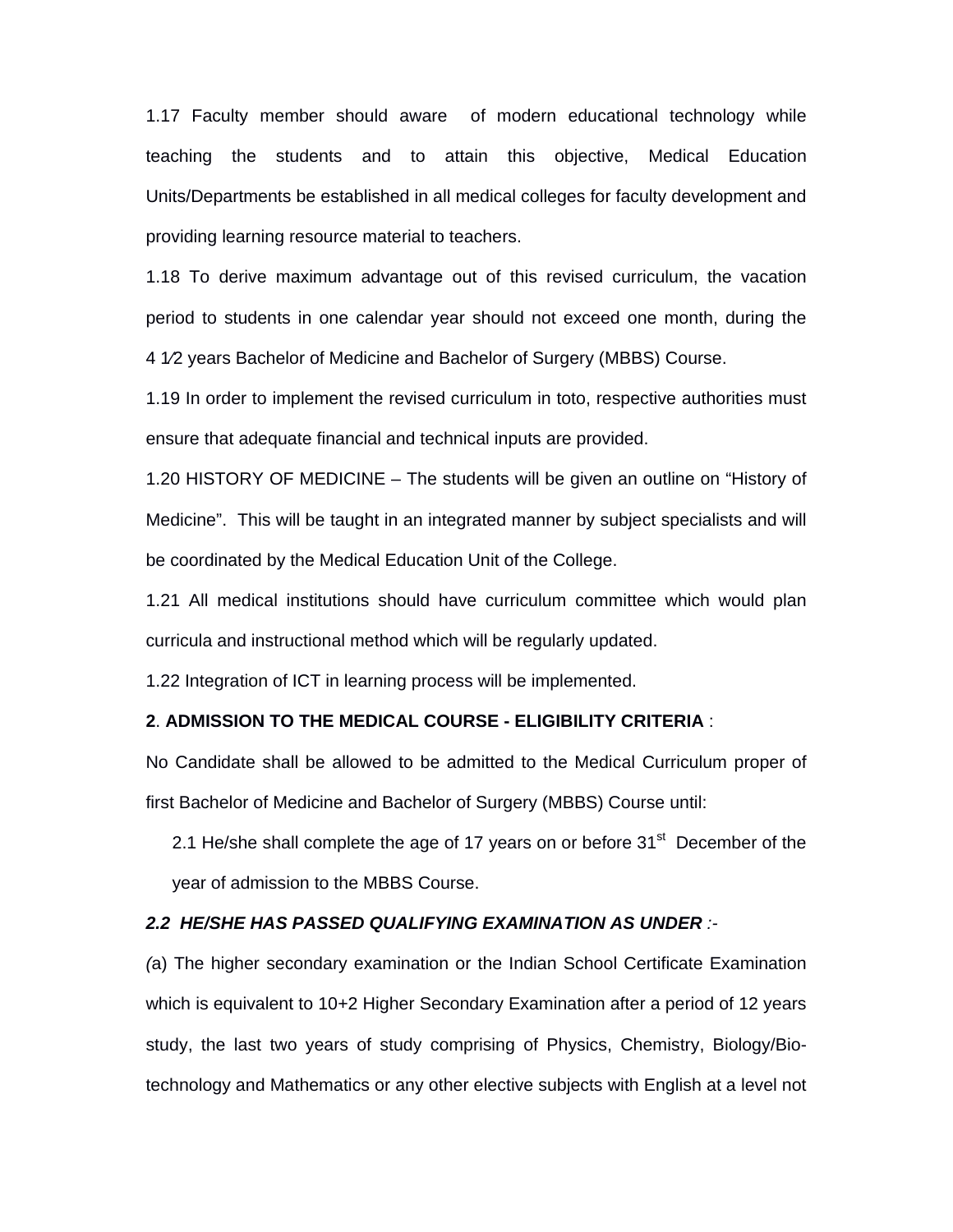less than core course of English as prescribed by the National Council of Educational Research and Training after the introduction of the 10+2+3 years educational structure as recommended by the National Committee on education; Note: Where the course content is not as prescribed for 10+2 education structure of the National Committee, the candidates will have to undergo a period of one year pre-professional training before admission to the Medical colleges;

#### Or

(b) The intermediate examination in science of an Indian University/Board or other recognised examining body with Physics, Chemistry and Biology/Bio-technology which shall include a practical test in these subjects and also English as a compulsory subject;

#### Or

(c) The pre-professional/pre-medical examination with Physics, Chemistry and Biology/Bio-technology, after passing either the higher secondary school examination, or the pre-university or an equivalent Examination. The preprofessional/pre-medical examination shall include a practical test in Physics, Chemistry and Biology/Bio-technology and also English as a compulsory subject;

#### Or

(d) The first year of the three years degree course of a recognized university, with Physics, chemistry and Biology/Bio-technology including a practical test in three subjects provided the examination is a "University Examination" and candidate has passed 10+2 with English at a level not less than a core course;

#### Or

(e) B.Sc. examination of an Indian University, provided that he/she has passed the B.Sc. examination with not less than two of the following subjects Physics,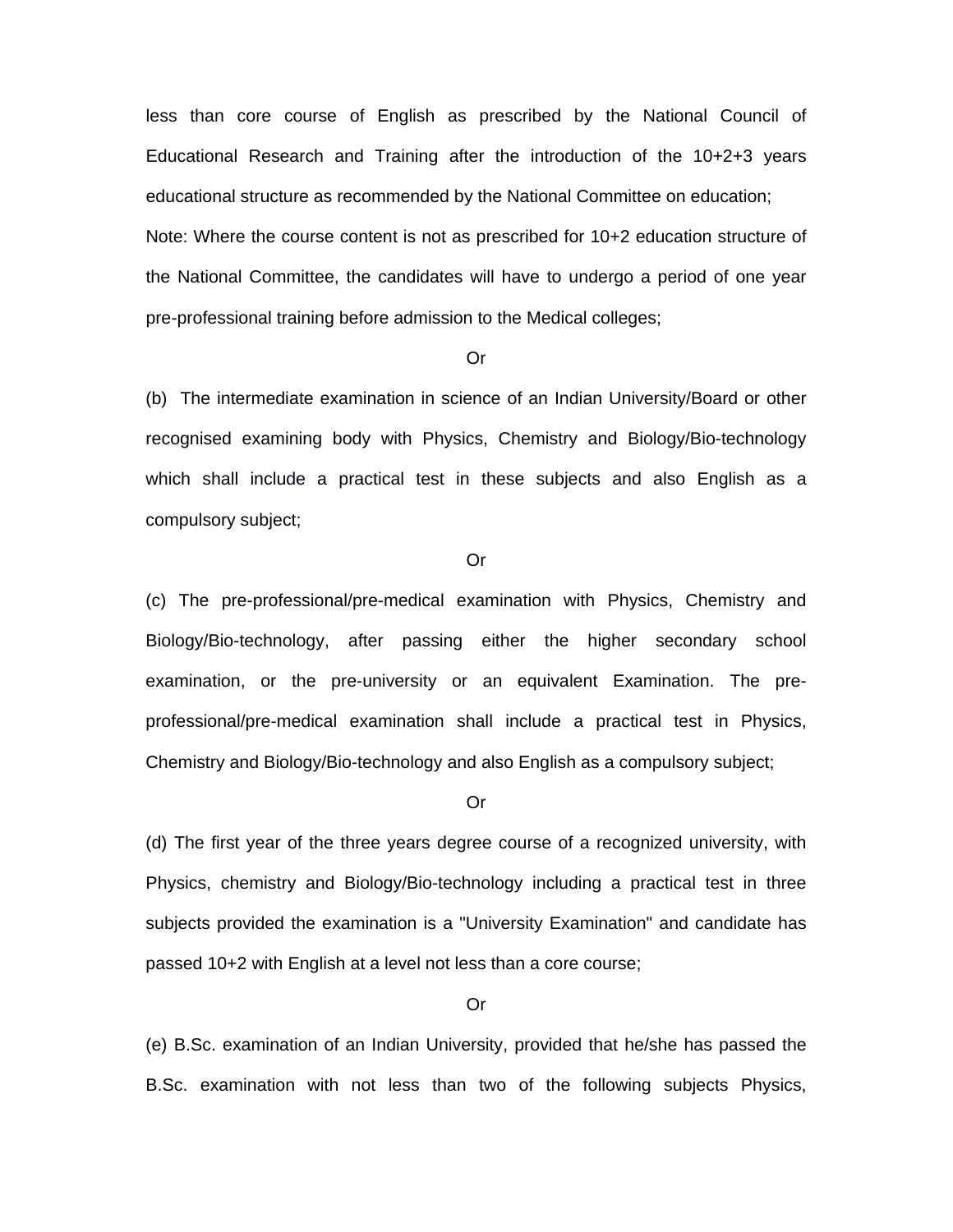Chemistry, Biology (Botany,Zoology)/Bio-technology and further that he/she has passed the earlier qualifying examination with the following subjects – Physics, Chemistry, Biology and English.

Or

(f) Any other examination which, in scope and standard is found to be equivalent to the intermediate science examination of an Indian University/Board, taking Physics, Chemistry and Biology/Bio- technology including practical test in each of these subjects and English.

To be eligible for admission to MBBS course, a candidate must have passed in the subjects of Physics, Chemistry, Biology/Bio-technology and English individually and must have obtained a minimum of 50% marks taken together in Physics, Chemistry and Biology/Bio-technology at the qualifying examination as mentioned in clause (2) of Regulation 4 and in addition must have come in the merit list of "National Eligibility-cum-Entrance Test" for admission to MBBS course. In respect of candidates belonging to Scheduled Castes, Scheduled Tribes or other Backward Classes the minimum marks obtained in Physics, Chemistry and Biology/Biotechnology taken together in qualifying examination shall be 40% instead of 50%. In respect of candidates with locomotory disability of lower limbs in terms of Clause 4(3) above, the minimum marks in qualifying examination in Physics, Chemistry and Biology/Bio-technology taken together in qualifying examination shall be 45% instead of 50%.

2.3 There shall be a uniform National Eligibility-cum-Entrance Test for admission to the Under-graduate courses in each academic year conducted in the manner, as prescribed by the National Board of Examination or any other authority appointed by the Central Government on their behalf. The overall superintendence, direction and control of the National Eligibility-cum-Entrance Test shall vest with the Central Council.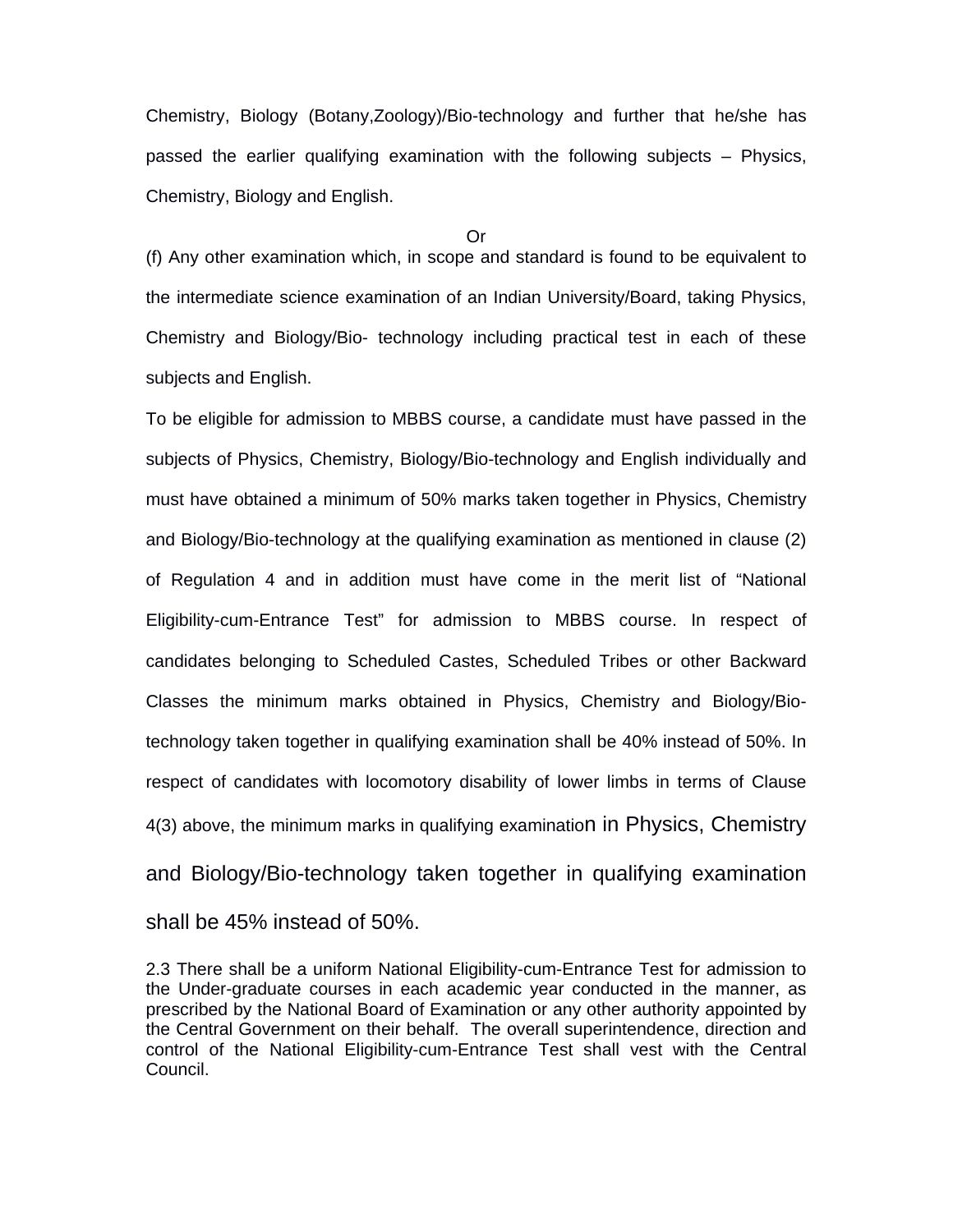2.4 Provided further that this entire exercise of admission shall be completed by each medical college/ institution as per the statutory time schedule and in no case any admission will be made in the MBBS course after  $31<sup>st</sup>$  of August.

# **3. ELIGIBILITY CERTIFICATE**:

Candidates who have passed any qualifying examination other than the Higher Secondary course examination conducted by the Government of Tamil Nadu shall obtain an eligibility certificate from the University by remitting the prescribed fee along with the application form before seeking admission to any one of the affiliated Medical Institutions. The application form and the details for obtaining Eligibility Certificate may be downloaded from the University website: www.tnmgrmu.ac.in.

# **4. REGISTRATION OF CANDIDATES**:

A candidate admitted in M.B.B.S. degree course in any of the affiliated Institution of this University shall register his / her name by submitting the prescribed application form for Registration duly filled along with the prescribed fee and a declaration in the format to the Controller of Examination of this University through the Head of the affiliated Institutions within 30 days from the cut-off date prescribed for M.B.B.S. course for admission.

The University shall not register any candidate admitted beyond the cut-off date of 31<sup>st</sup> of August of respective academic year.

# **5. TRAINING PERIOD AND TIME DISTRIBUTION:**

5.1. Training Period and Time Distribution (1) Every student shall undergo a period of certified study extending over 4  $\frac{1}{2}$  academic years divided into 9 semesters, (i.e. of 6 months each) from the date of commencement of his study for the subjects comprising the medical curriculum to the date of completion of the examination and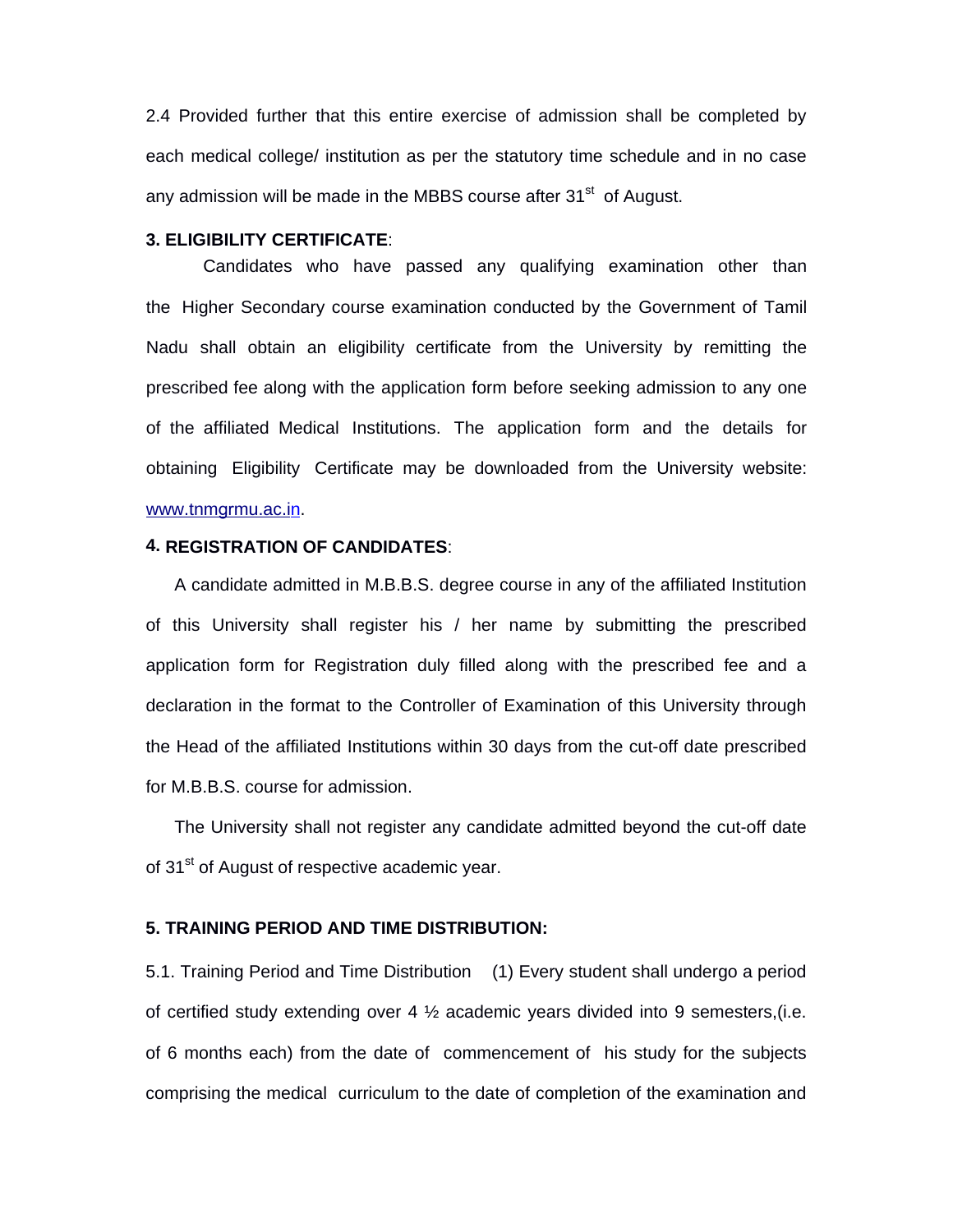followed by one year compulsory rotating internship. Each semester will consist of approximately 120 teaching days of 8 hours each college working time, including one hour of lunch.

5.2. The period of 4  $\frac{1}{2}$  years is divided into three phases as follows :-

a) Phase-1(two semesters) - consisting of Pre-clinical subjects (Human Anatomy, Physiology including Bio-Physics, Bio- chemistry and introduction to Community Medicine including Humanities). Besides 60 hours for introduction to Community Medicine including Humanities, rest of the time shall be somewhat equally divided between Anatomy and Physiology plus Biochemistry combined (Physiology 2/3 & Biochemistry 1/3).

b) Phase-II (3 semesters) - consisting of para-clinical/ clinical subjects. During this phase teaching of para-clinical and clinical subjects shall be done concurrently. The para-clinical subjects shall consist of Pathology, Pharmacology, Microbiology, Forensic Medicine including Toxicology and part of Community Medicine.

The clinical subjects shall consist of all those detailed below in Phase III.

Out of the time for Para-clinical teaching approximately equal time be allotted to Pathology, Pharmacology, Microbiology and Forensic Medicine and

Community Medicine combined (1/3 Forensic Medicine & 2/3 Community Medicine).

c) Phase-III (Continuation of study of clinical subjects for seven semesters after passing Phase-I)

The clinical subjects to be taught during Phase II & III are Medicine and its allied specialties, Surgery and its allied specialties, Obstetrics and Gynaecology and Community Medicine. Besides clinical posting as per schedule mentioned herewith, rest of the teaching hours be divided for didactic lectures, demonstrations, seminars, group discussions etc. in various subjects. The time distribution shall be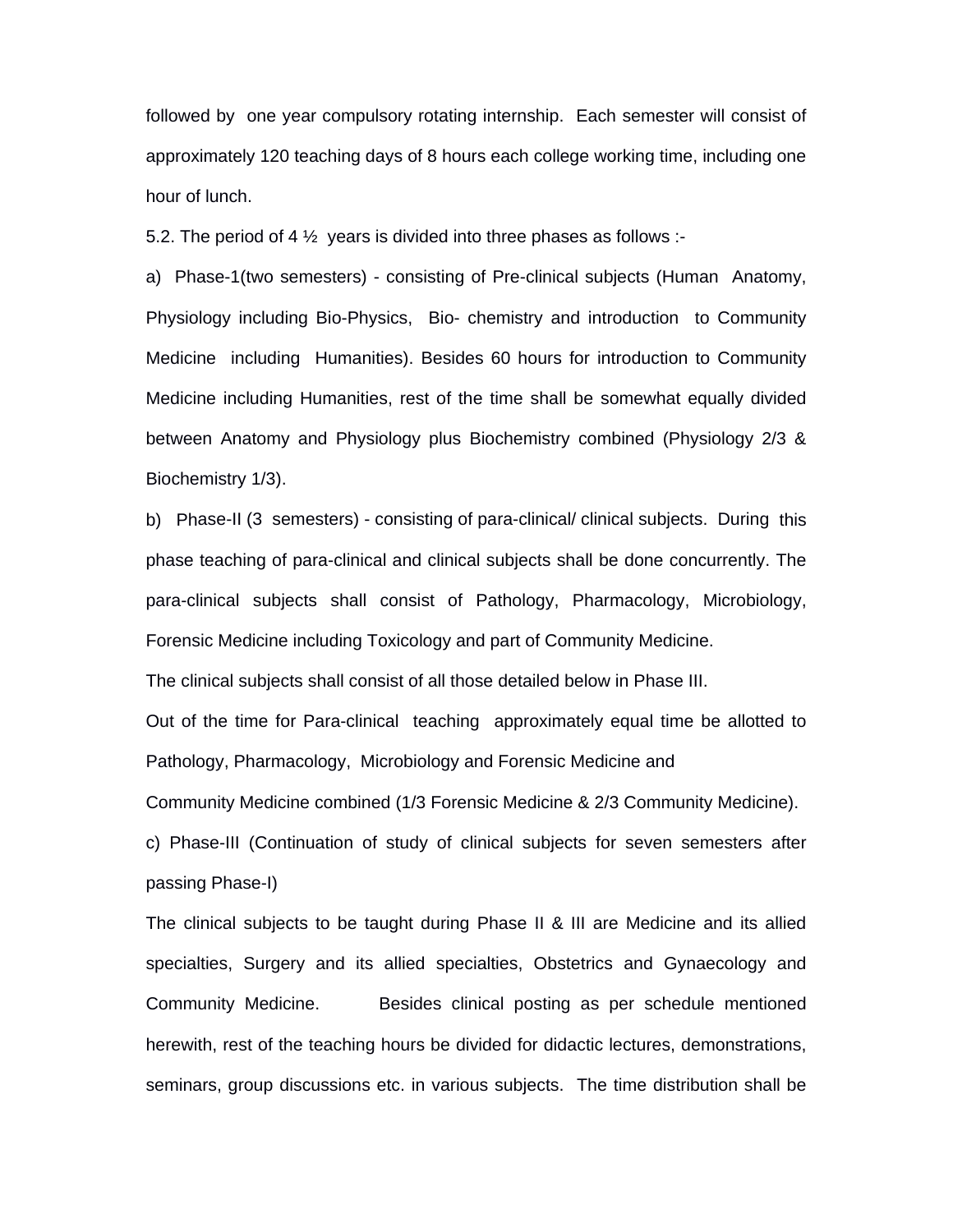as per guidelines of Medical Council of India.

The Medicine and its allied specialties training will include General Medicine, Paediatrics, Tuberculosis and Chest, Skin and Sexually Transmitted Diseases, Psychiatry, Radio-diagnosis, Infectious diseases etc. The Surgery and its allied specialties training will include General Surgery, Orthopaedic Surgery including Physio-therapy and Rehabilitation, Ophthalmology, Otorhinolaryngology, Anaesthesia, Dentistry, Radio-therapy etc. The Obstetrics & Gynaecology training will include family medicine, family welfare planning etc.

5.3. The first 2 semester (approximately 240 teaching days) shall be occupied in the Phase I (Pre-clinical) subjects and introduction to a broader understanding of the perspectives of medical education leading to delivery of health care. No student shall be permitted to join the Phase II (Para-clinical/clinical) group of subjects until he has passed in all the Phase I (Pre-clinical subjects).

5.4 After passing pre-clinical subjects, 1  $\frac{1}{2}$  year (3 semesters) shall be devoted to para-clinical subjects.

Phase II will be devoted to para-clinical & clinical subjects, along with clinical postings. During clinical phase (Phase III) pre-clinical and para-clinical teaching will be integrated into the teaching of clinical subjects where relevant.

5.5 Didactic lectures should not exceed one third of the time schedule; two third schedule should include practicals, clinicals or/and group discussions.

Learning process should include live experiences, problem oriented approach, case studies and community health care activities.

5.6 The admission process in such a way that teaching in first semester starts by 1st of August each year. For this purpose, they shall follow the time schedule as per guidelines of Medical Council of India. There shall be no admission of students in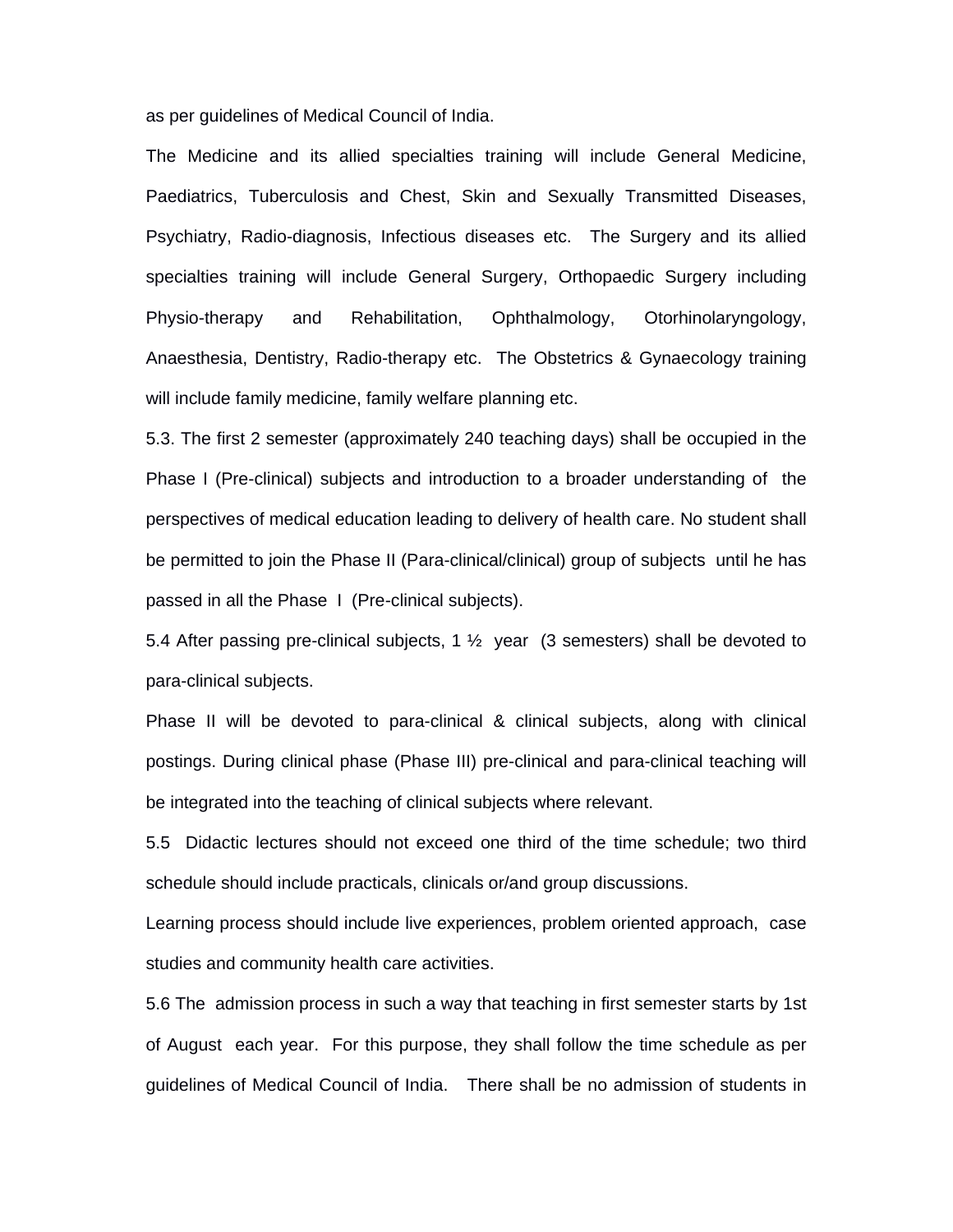respect of any academic session beyond 31st August under any circumstances. The University shall not register any student admitted beyond the said date. Any student identified as having obtained admission after the last date for closure of admission be discharged from the course of study.

5.7 The supplementary examination for 1st Professional MBBS examination may be conducted within 6 months so that the students who pass can join the main batch and the failed students will have to appear in the subsequent year provided that the students who pass the supplementary examination shall be allowed to appear in the second professional MBBS examination only after he/she completes the full course of study of three semesters (i.e. 18 months) for the second professional MBBS examination irrespective of the examination of the main batch.

#### **6. CURRICULUM AND SYLLABUS**

The curriculum and the syllabi for the course shall be as specified in these regulations.

## **7. COMMENCEMENT OF THE COURSE:**

From 1<sup>st</sup> August of the Academic year.

# **8. MEDIUM OF INSTRUCTION:**

English shall be the medium of instruction for all the subjects of study and for examinations.

#### **9. UNIVERSITY EXAMINATIONS**:

# 9.1 COMMENCEMENT OF EXAMINATION:

- a) August  $1<sup>st</sup>/February$   $1<sup>st</sup>$ .
- b) Theory examinations not to be held on Saturdays and Sundays. If the date of commencement of the examination falls on a public holiday, the next working day will be the date of commencement of examination.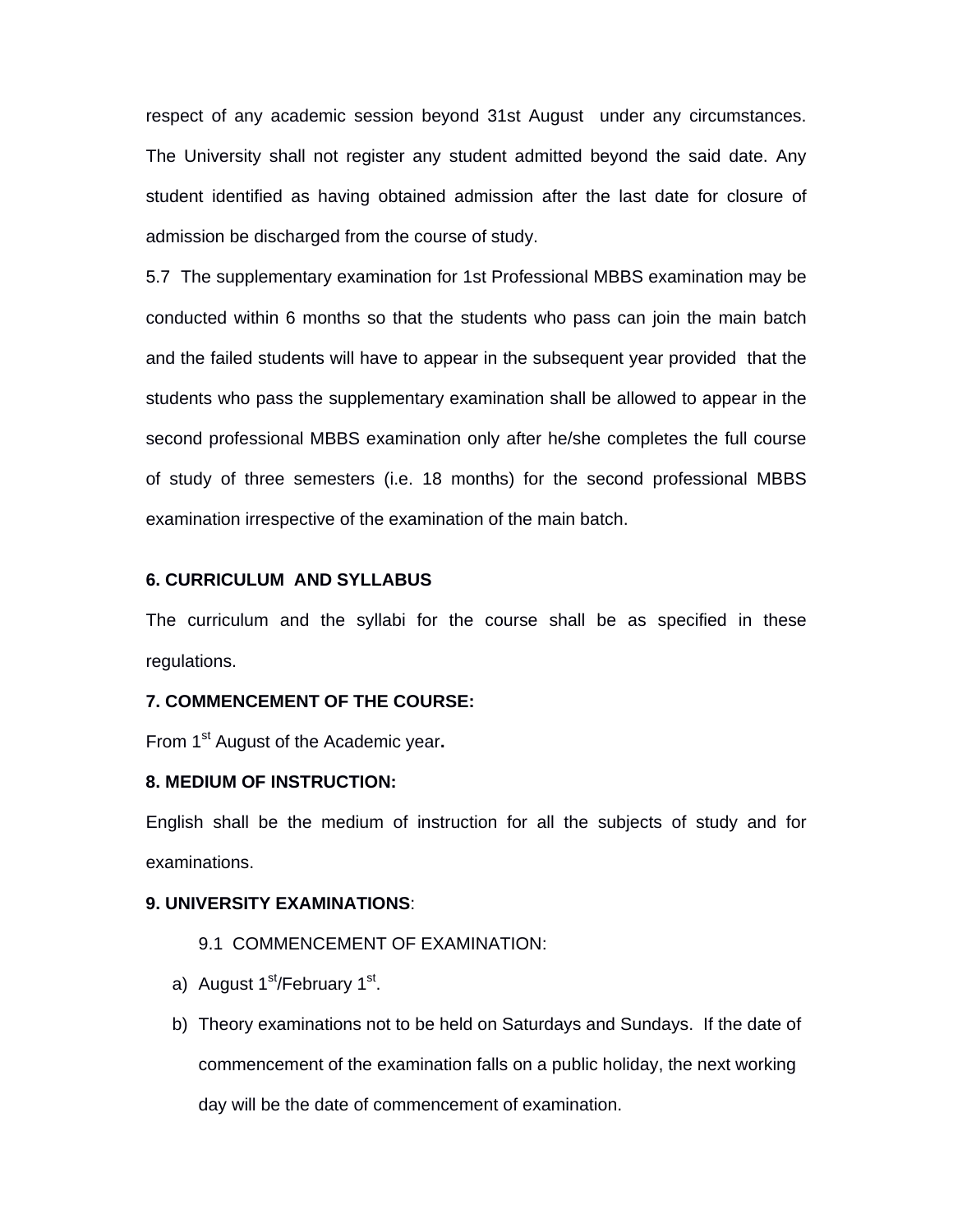# 9.2 ESSENTIALITIES FOR QUALIFYING TO APPEAR IN PROFESSIONAL EXAMINATIONS:

# 9.2.1 ATTENDANCE

- A) No candidate shall be permitted to anyone of the parts of MBBS examinations unless he/she has attended the course in the subject for the prescribed period in an affiliated institution recognised by this University and produces the necessary attendance and progress from the Head of the Institution.
- B) 75% attendance in a subject for appearing in the examination is compulsory inclusive of attendance in non-lecture teaching i.e. seminars, group discussions, tutorials, demonstrations, practicals, hospital (Teritary Secondary, Primary) posting and bed side clinics etc.
- C) Attendance earned by the student should be displayed on the Notice Board of the College at the end of every 3 months and a copy of the same should be sent to the University and parents of the student concerned.

## 9.2.2 INTERNAL ASSESSMENT :

- (i) It shall be based on day to day assessment ( see note), evaluation of student assignment, preparation for seminar, clinical case presentation etc.:
- (ii) Regular periodical examinations shall be conducted throughout the course.
- (iii) Day to day records should be given importance during internal assessment :
- (iv) Weightage for the internal assessment shall be 20% of the total marks in each subject :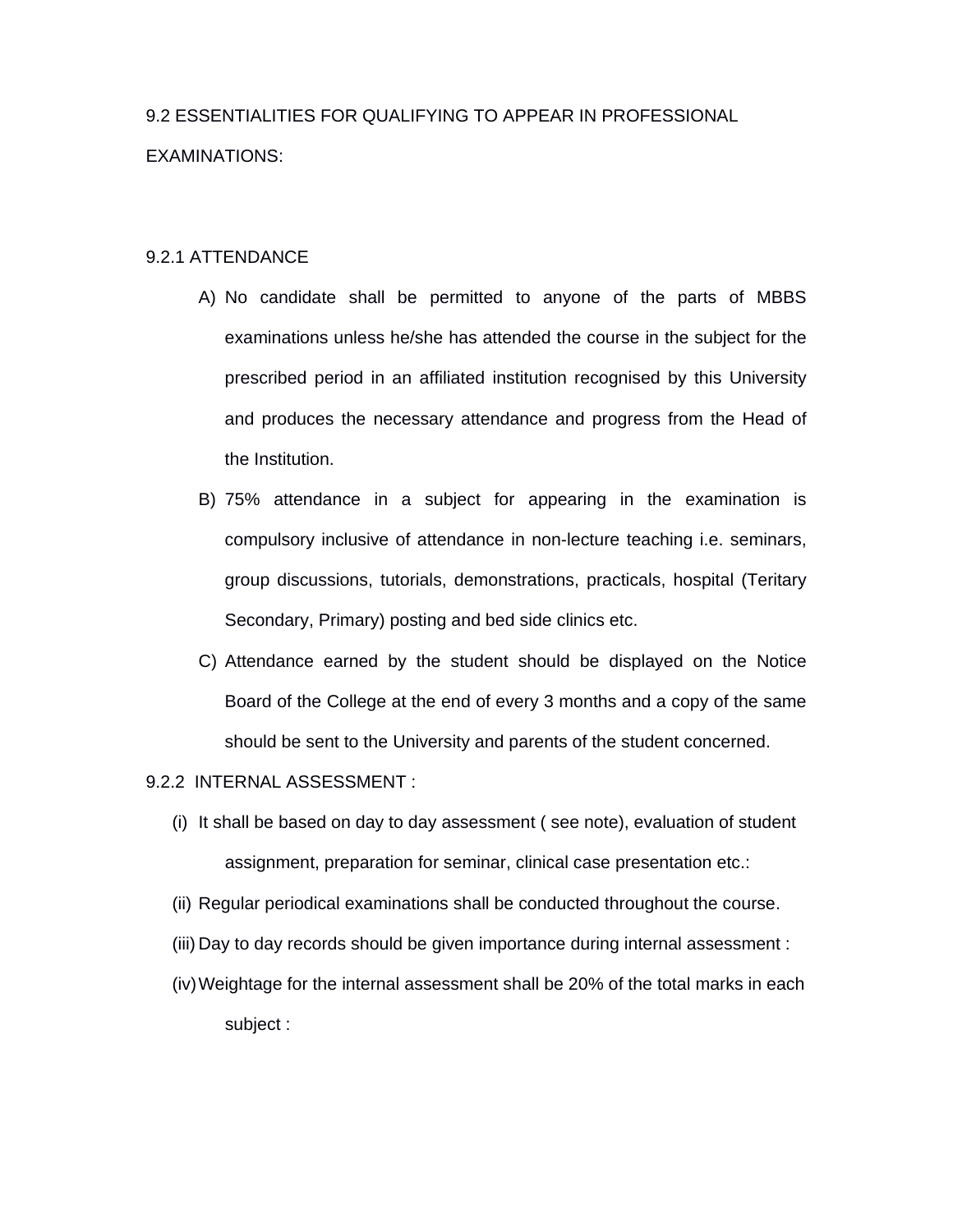(v) Student must secure atleast 35% marks of the total marks fixed for internal

assessment in a particular subject in order to be eligible to appear in final

university examination of that subject."

Note:

Internal assessment shall relate to different ways in which students participation in

learning process during semesters is evaluated.

Some of the examples are as follows:

- (i) Preparation of subject for students seminar.
- (ii) Preparation of a clinical case for discussion.
- (iii) Clinical case study/problem solving exercise.
- (iv) Participation in Project for health care in the community ( planning stage to evaluation). Proficiency in carrying out a practical or a skill in small research project.
- (v) Multiple choice questions (MCQ) test after completion of a system/teaching.
- (vi) Each item tested shall be objectively assessed and recorded. Some of the items can be assigned as Home work/Vacation work.

9.2.3 Practical/clinical exercises will be conducted in the laboratories or hospital

wards. The objective will be to assess proficiency in skills, conduct of experiment,

interpretation of data and logical conclusion.

9.2.4 Viva/oral includes evaluation of handling and management approach of emergencies. Candidate's interpretation skill of common investigative data, x-rays, identification of specimens, ECG, etc. is also to be evaluated.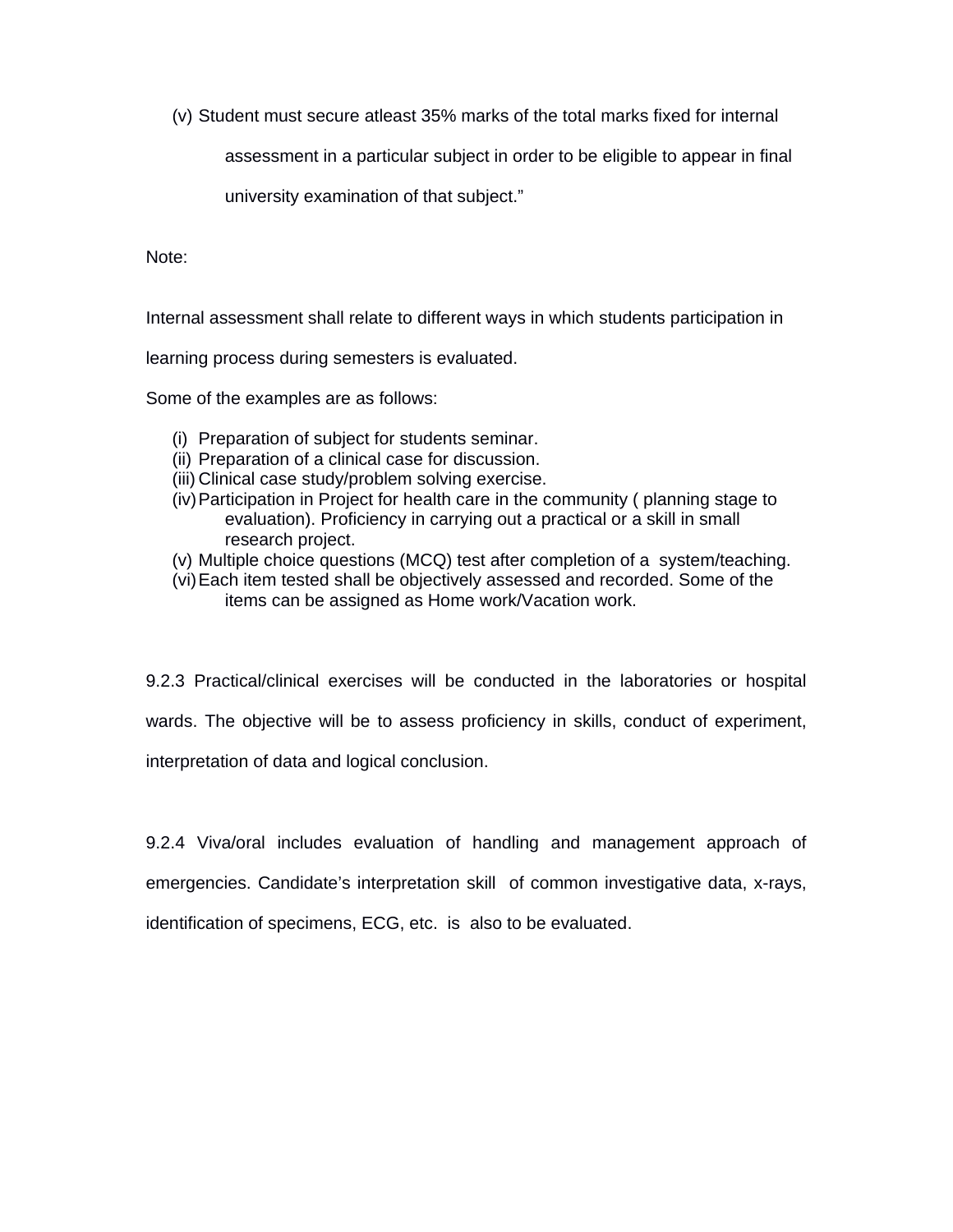9.2.5 The examinations are to be designed with a view to ascertain whether the candidate has acquired the necessary knowledge, minimum skills along with clear concepts of the fundamentals which are necessary for him to carry out his professional day to day work competently.

9.2.6 There shall be one main examination in a year and a supplementary to be held not later than 6 months after the publication of its results. University Examinations shall beheld as under:-

First Professional:-

In the second Semester of Phase 1 training, in the subjects of Anatomy, Physiology and Bio-Chemistry.

Second Professional:-

In the Fifth Semester of Phase II training, in the subjects of Pathology, Microbiology, Pharmacology and Forensic Medicine.

Third Professional:-

Part 1- in the Seventh Semester of Phase III, in the subjects of Ophthamology, Otorhyno-laryngology and Community Medicine.

Third Professional :-

Part II - (Final Professional) – At the end of Phase III training in the subjects of Medicine, Surgery, Obstetrics & Gynecology and Pediatrics.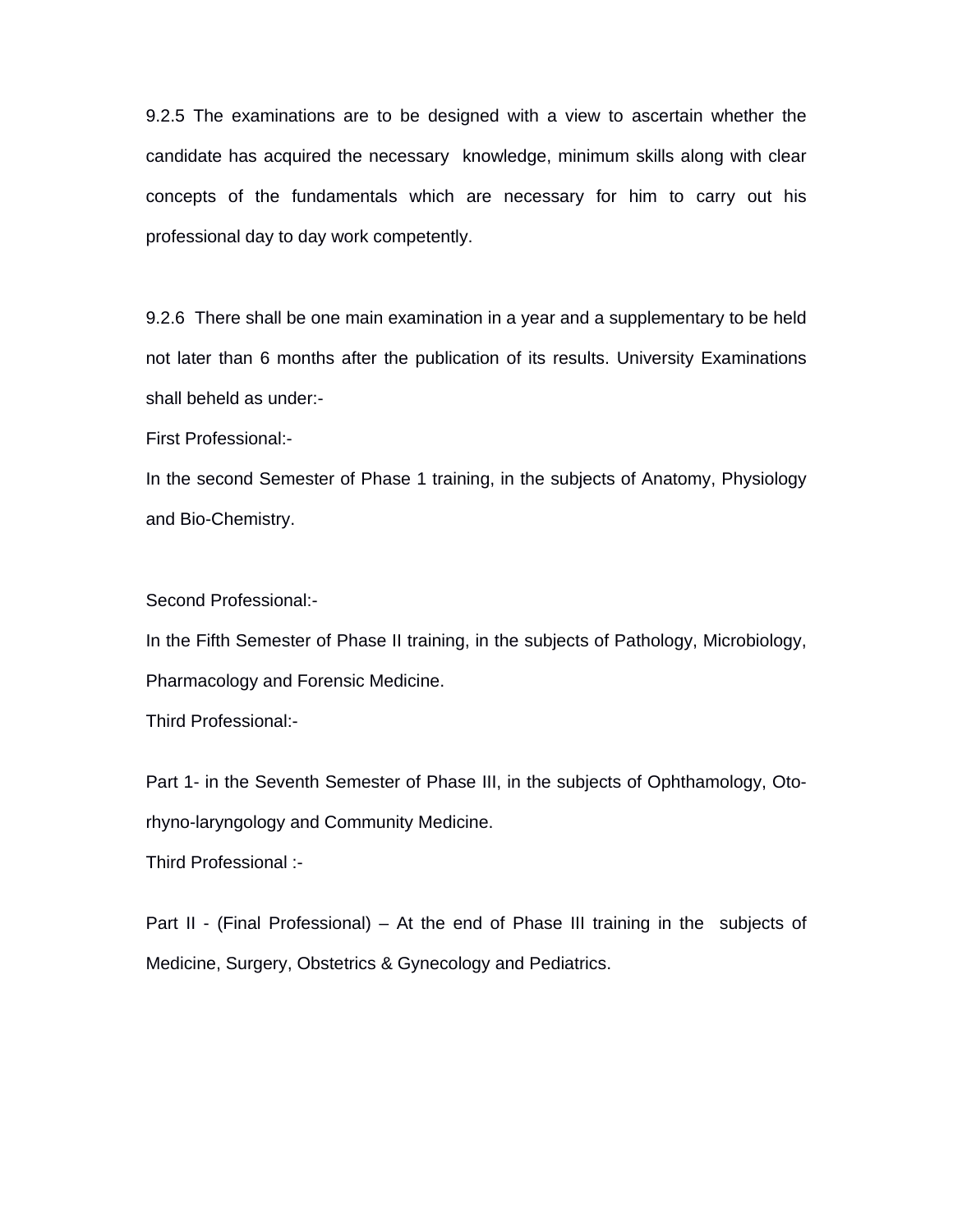# **8. Phase Distribution and Timing of Examinations:-**

| 6 MONTHS | <b>6 MONTHS</b>         | <b>6 MONTHS</b> |                                                             |
|----------|-------------------------|-----------------|-------------------------------------------------------------|
|          | $\overline{2}$          |                 | Ist professional<br>examination (during<br>second semester) |
| 3        | $\overline{\mathbf{4}}$ | 5               | IInd professional<br>examination (during<br>fifth semester) |
| 6        | 7                       |                 | Illrd professional<br>Part I (during<br>7th semester)       |
| 8        | 9                       |                 | Illrd professional<br>Part II (Final<br>Professional).      |

Note:

Passing in Ist Professional is compulsory before proceeding to Phase II training.

A student who fails in the IInd professional examination, should not be allowed to appear IIIrd Professional Part I examination unless he passes all subjects of IInd Professional examination.

Passing in IIIrd Professional (Part I) examination is not compulsory before entering for 8th & 9th semester training, however passing of IIIrd Professional (Part I) is compulsory for being eligible for IIIrd Professional (Part II) examination.

During third to ninth semesters, clinical postings of three hours duration daily as specified in the Table below is suggested for various departments, after Introductory Course in Clinical Methods in Medicine & Surgery of two weeks each for the whole class.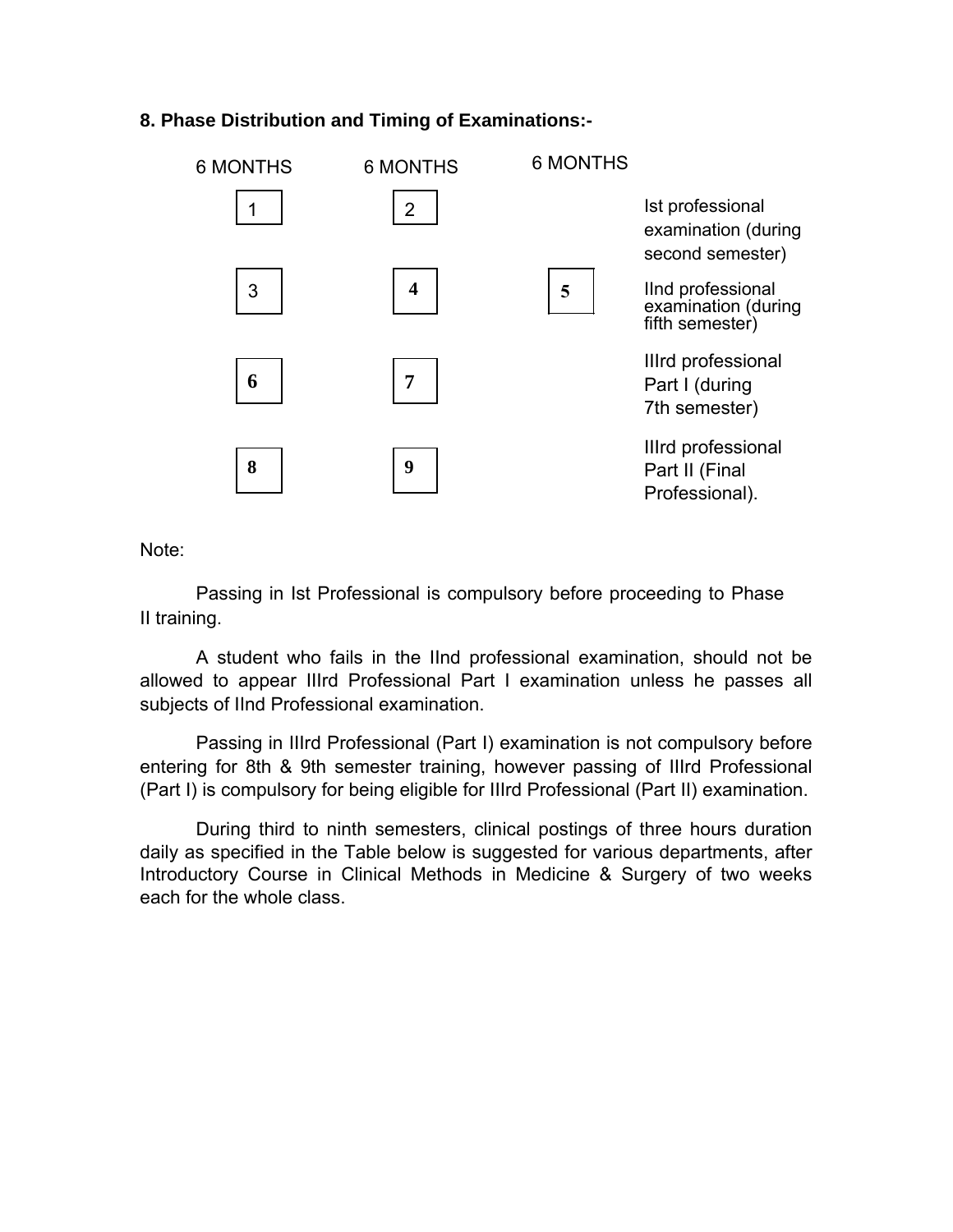| Total<br>Subject:                                                            | 3 <sub>rd</sub><br>Semes-<br>ter<br>(Wks) | 4 <sup>th</sup><br>ter<br>(Wks) | 5 <sup>th</sup><br>Semes- Semes- Semes-<br>ter<br>(Wks) | 6th<br>ter<br>(Wks)          | 7th<br>Semes-<br>ter<br>(Wks) | 8th<br>ter<br>(Wks)      | 9th<br>Semes- Semes- Total<br>ter<br>(Wks) (Wks) |    |
|------------------------------------------------------------------------------|-------------------------------------------|---------------------------------|---------------------------------------------------------|------------------------------|-------------------------------|--------------------------|--------------------------------------------------|----|
| General***                                                                   | ---------------                           |                                 |                                                         |                              |                               |                          |                                                  |    |
| Medicine                                                                     | 6                                         | $\overline{a}$                  | $\overline{4}$                                          | $\overline{\phantom{a}}$     | $\overline{\mathbf{4}}$       | 6                        | 6                                                | 26 |
| Paediatrics                                                                  |                                           | $\overline{2}$                  | $\overline{\phantom{a}}$                                | $\overline{2}$               | $\overline{2}$                | $\overline{4}$           | $\overline{\phantom{0}}$                         | 10 |
| Tuberculosis<br><b>And Chest Diseases</b>                                    |                                           | $\overline{2}$                  | $\overline{\phantom{0}}$                                | $\blacksquare$               | $\overline{\phantom{0}}$      | $\overline{\phantom{0}}$ | $\blacksquare$                                   | 02 |
| Skin & STD                                                                   |                                           | $\overline{2}$                  | $\overline{\phantom{0}}$                                | $\overline{2}$               |                               | $\overline{2}$           | -                                                | 06 |
| Psychiatry                                                                   |                                           | $\qquad \qquad \blacksquare$    | $\overline{2}$                                          | $\qquad \qquad \blacksquare$ | $\overline{\phantom{m}}$      | $\overline{\phantom{0}}$ | $\qquad \qquad \blacksquare$                     | 02 |
| Radiology*                                                                   |                                           | $\overline{\phantom{0}}$        | $\blacksquare$                                          |                              | $\overline{2}$                |                          | $\qquad \qquad \blacksquare$                     | 02 |
| General ****<br>Surgery                                                      | 6                                         |                                 | $\overline{4}$                                          |                              | 4                             | 6                        | 6                                                | 26 |
| Orthopaedics** -                                                             |                                           |                                 | $\overline{4}$                                          | $\overline{4}$               |                               |                          | $\overline{2}$                                   | 10 |
| Ophthalmology                                                                |                                           | $\overline{4}$                  | $\overline{\phantom{a}}$                                | $\overline{\mathbf{4}}$      |                               |                          | $\overline{2}$                                   | 10 |
| Ear Nose<br>And Throat                                                       |                                           | $\overline{4}$                  |                                                         | $\overline{\mathbf{4}}$      |                               |                          |                                                  | 08 |
| Obstetrics and<br>Gynaecology<br>including<br><b>Family Welfare Planning</b> | 2                                         | 4                               | 4                                                       |                              | 4                             | 4                        | 6                                                | 24 |
|                                                                              |                                           |                                 |                                                         |                              |                               |                          |                                                  |    |
| Community<br>Medicine                                                        | 4                                         | $\overline{4}$                  |                                                         | 4                            |                               |                          |                                                  | 12 |
| Casualty                                                                     | $\overline{a}$                            |                                 |                                                         | $\overline{2}$               |                               |                          |                                                  | 02 |
| Dentistry                                                                    |                                           |                                 |                                                         |                              | $\overline{\mathbf{c}}$       |                          |                                                  | 02 |

---------------------------------------------------------------------------------------------------------------------

(in Weeks) 18 22 18 22 18 22 22 142 ---------------------------------------------------------------------------------------------------------------------

Total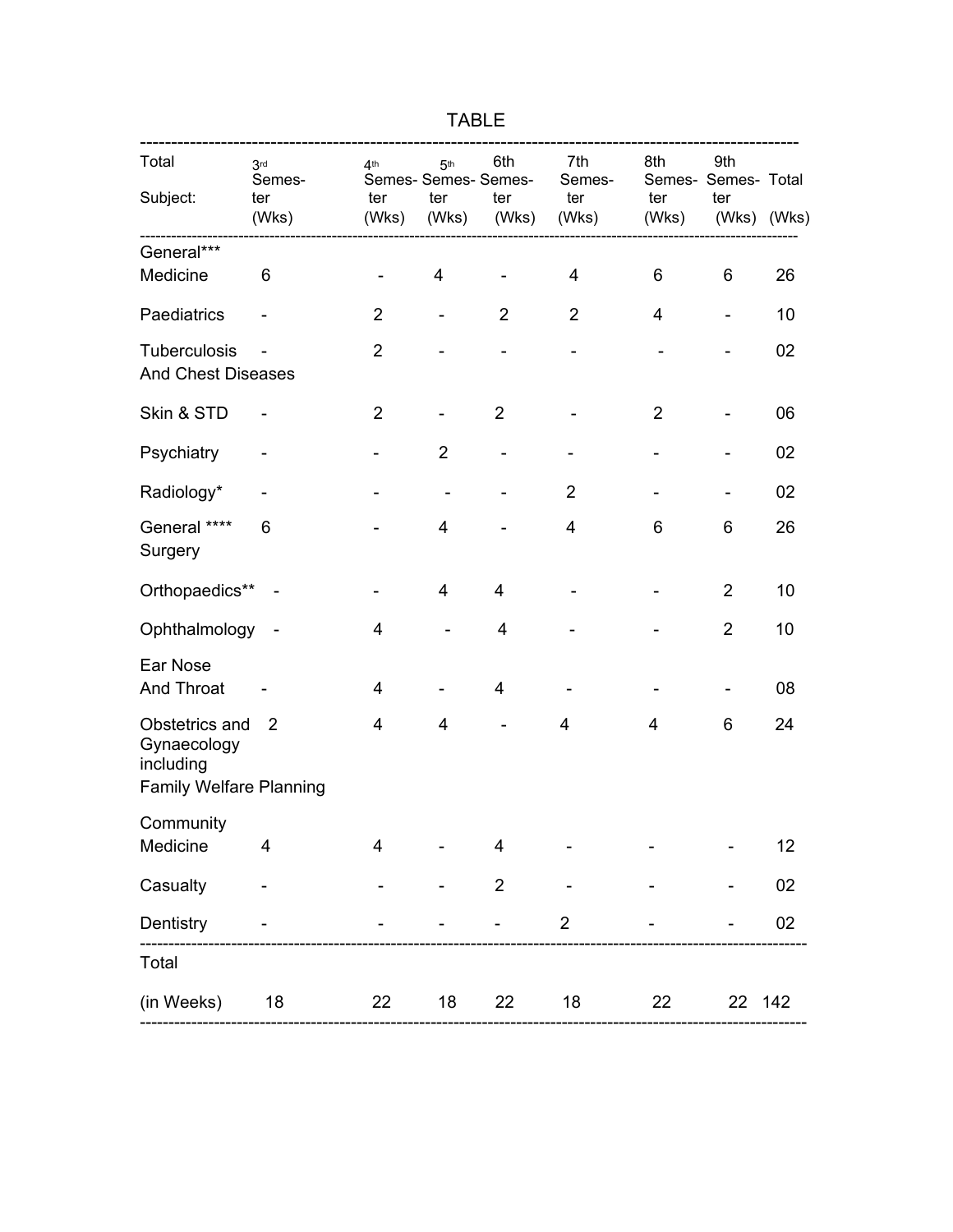- Clinical methods in Medicine and Surgery for whole class will be for 2 weeks each respectively at the start of 3<sup>rd</sup> semester

 This posting includes training in Radiodiagnosis and Radiotherapy where existant.

This posting includes exposure to Rehabilitation and Physiotherapy.

This posting includes exposure to laboratory medicine and infectious diseases.

 $\bar{A}$   $\bar{A}$   $\bar{A}$   $\bar{A}$   $\bar{A}$ his posting includes exposure to dressing and Anesthesia.

This includes maternity training and Family medicine and the 3rd semester posting shall be in Family Welfare Planning.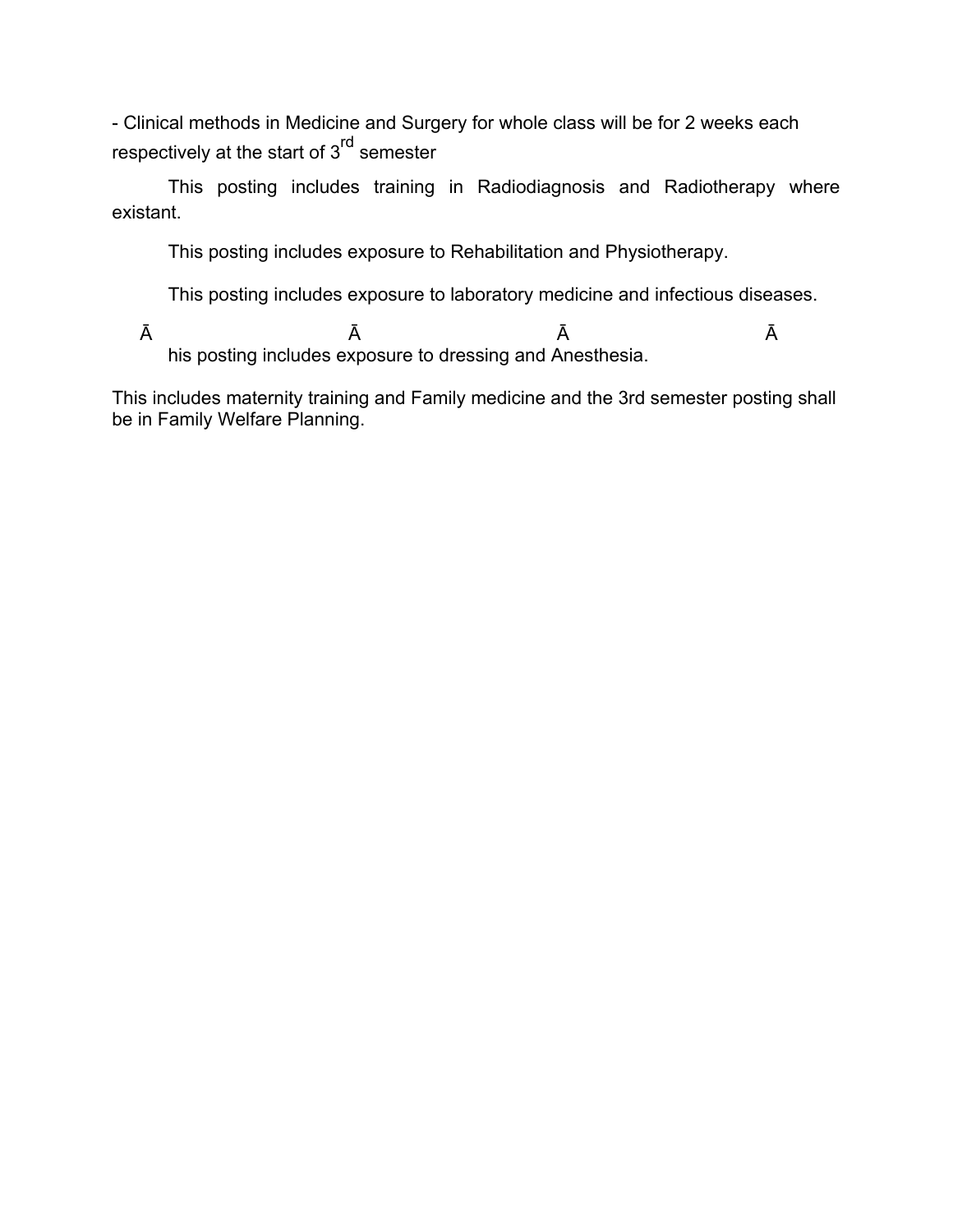#### **10. RE-ADMISSION AFTER BREAK OF STUDY**:

As per the procedure laid down in a common Regulation for the Under-Graduate courses of this University.

#### **11. MIGRATION:**

11.1 Migration of students from one medical college to another medical college may be granted on any genuine ground subject to the availability of vacancy in the college where migration is sought and fulfilling the other requirements laid down in the Regulations. Migration would be restricted to 5% of the sanctioned intake of the college during the year. No migration will be permitted on any ground from one medical college to another located within the same city.

11.2 Migration of students from one College to another is permissible only if both the colleges are recognised by the Central Government under section 11(2) of the Indian Medical Council Act, 1956 and further subject to the condition that it shall not result in increase in the sanctioned intake capacity for the academic year concerned in respect of the receiving medical college.

11.3 The applicant candidate shall be eligible to apply for migration only after qualifying in the first professional MBBS examination. Migration during clinical course of study shall not be allowed on any ground.

11.4 For the purpose of migration an applicant candidate shall first obtain "No Objection Certificate" from the college where he is studying for the present and the university to which that college is affiliated and also from the college to which the migration is sought and the university to it that college is affiliated. He/She shall submit his application for migration within a period of 1 month of passing (Declaration of result of the  $1<sup>st</sup>$  Professional MBBS examination) alongwith the above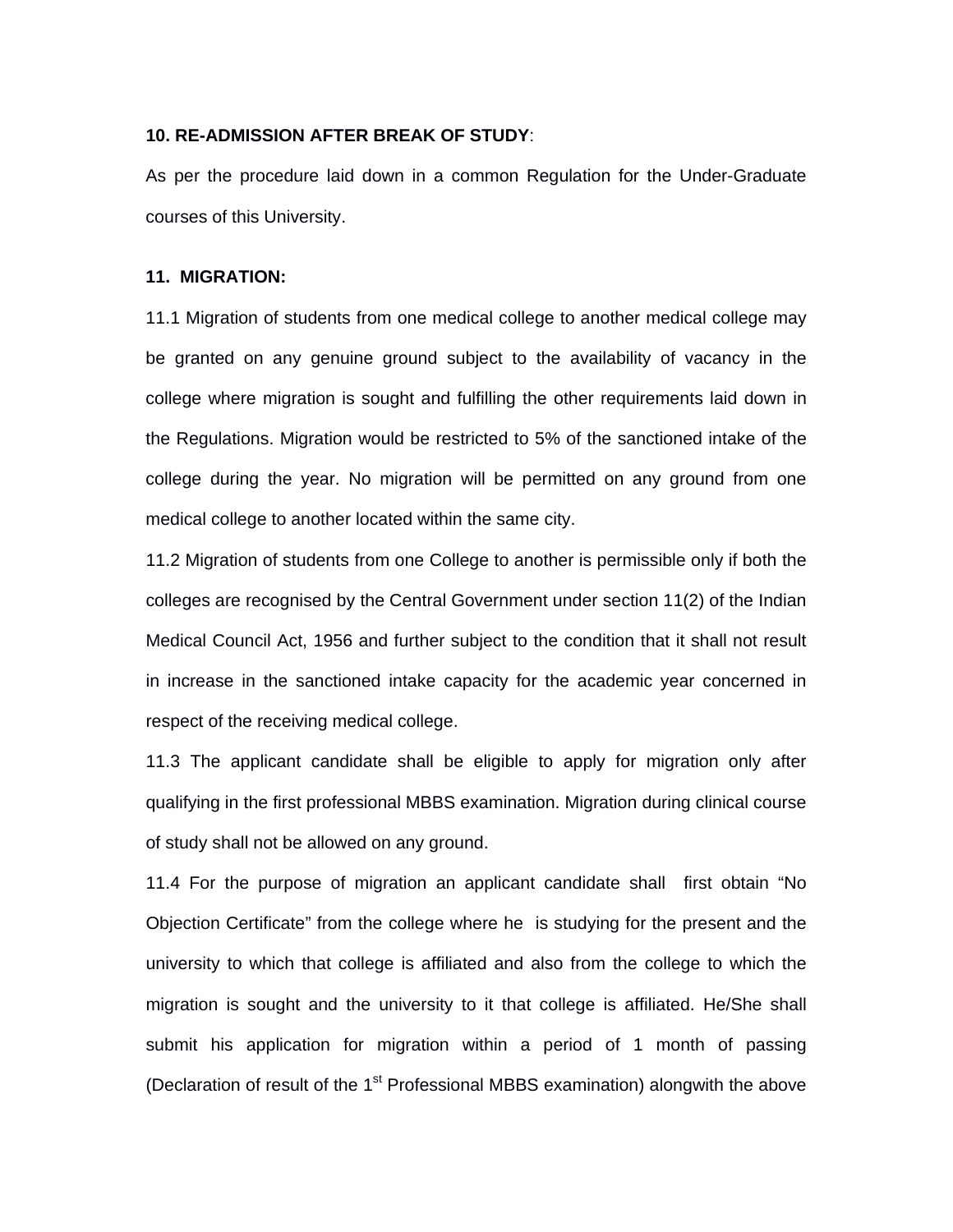cited four "No Objection Certificates" to: (a) the Director of Medical Education of the State, if migration is sought from one college to another within the same State

(or )

(b) the Medical Council of India, if the migration is sought from one college to another located outside the State

11.5 A student who has joined another college on migration shall be eligible to appear in the IInd professional MBBS examination only after attaining the minimum attendance in that college in the subjects, lectures, seminars etc. required for appearing in the examination prescribed under Regulation 12(1)

#### 12. CUT-OFF DATES FOR ADMISSION :

The candidates admitted upto  $31<sup>st</sup>$  August shall be registered to take up their First year examination during August of the next year and the next examination.

All kinds of admissions shall be completed on or before  $31<sup>st</sup>$  August of the academic year. There shall not be any admissions after 31<sup>st</sup> August even if seats are vacant.

#### **13, INTERNSHIP**

13.1 General

(1) In order to make trained work force available, it may be considered as a phase of training wherein the graduate is expected to conduct actual practice under the supervision of a trained doctor. The learning methods and modalities have to be done during the MBBS course itself with larger number of hands on session, practice on simulators including zoes models.

### (2) SPECIFICE OBJECTIVES

At the end of the internship training, the student shall be able to:

i. diagnose clinical common disease conditions encountered in practice and make timely decision for referral to higher level;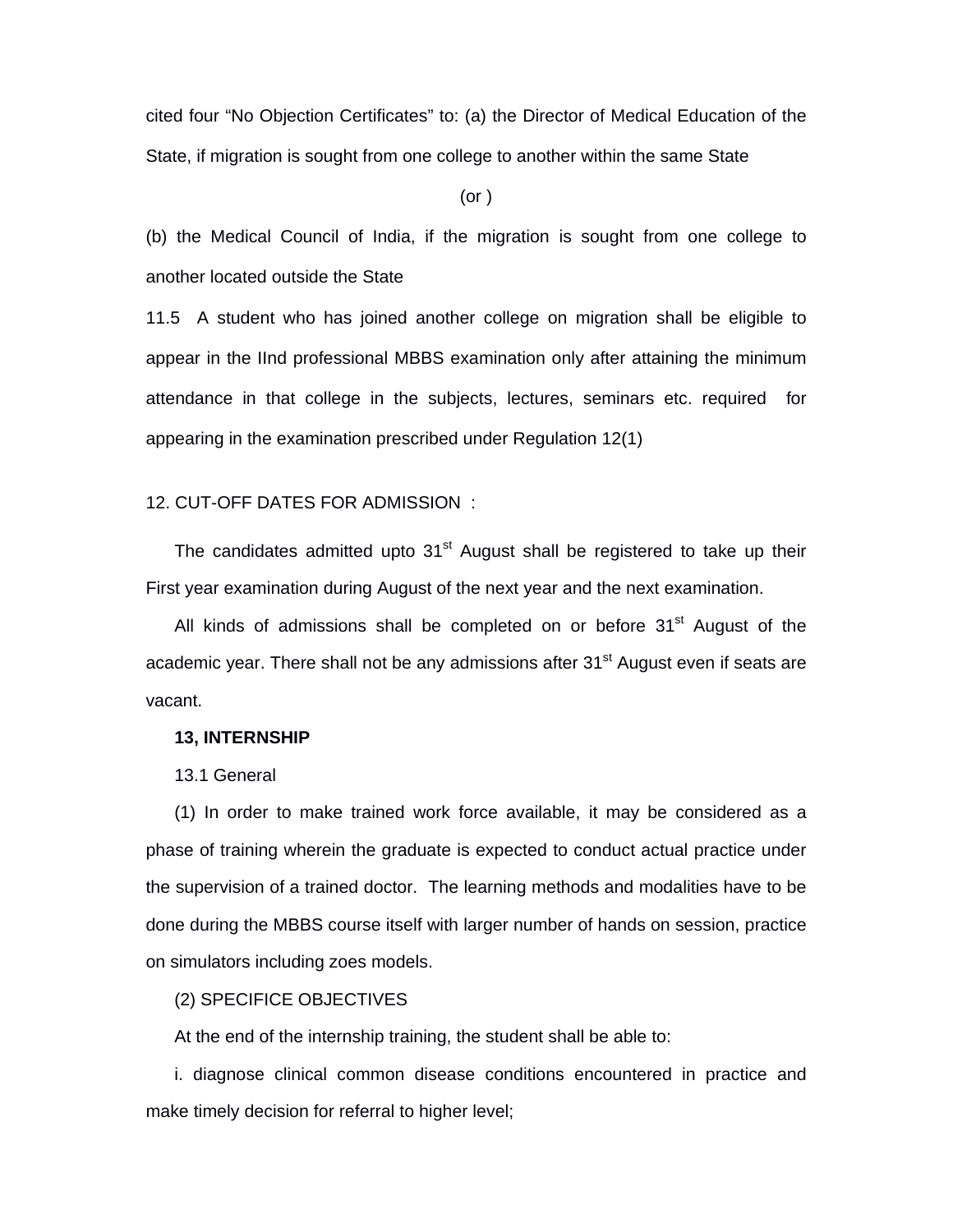ii. use discreetly the essential drugs, infusions, blood or its substitutes and laboratory services.

iii. Manage all type of emergencies-medical, surgical obstetric, neonatal and paediatric, by rendering first level care;

iv. Demonstrate skills in monitoring of the National Health Programme and schemes, oriented to provide preventive and promotive health care services to the community;

v. Develop leadership qualities to function effectively as a leader of the health team organised to deliver the health and family welfare service in existing socioecomic, political and cultural environment;

vi. Render services to chronically sick and disabled (both physical and mental) and to communicate effectively with patient and the community.

(3) Time allocation to each discipline is approximate and shall be guided more specifically by the actual experience obtained. Thus a student serving in a district or taluk hospital emergency room may well accumulate skill in surgery, orthopaedics, medicine, obstetrics and Gynaecology and Paediatrics during even a single night on duty. Responsible authorities from the medical college shall adjust the intern experience to maximize intern's opportunities to practice skills in patient care in rough approximation of the time allocation suggested.

**COMPULSORY** 

| <b>Community Medicine</b>                | 2 months |
|------------------------------------------|----------|
| Medicine including 15 days of Psychiatry | 2 months |
| Surgery including 15 days Anaesthesia    | 2 months |
| Obst./Gynae. including Family            |          |
| <b>Welfare Planning</b>                  | 2 months |
| Paediatrics                              | 1 month  |
|                                          |          |

Orthopaedics including PMR 1 month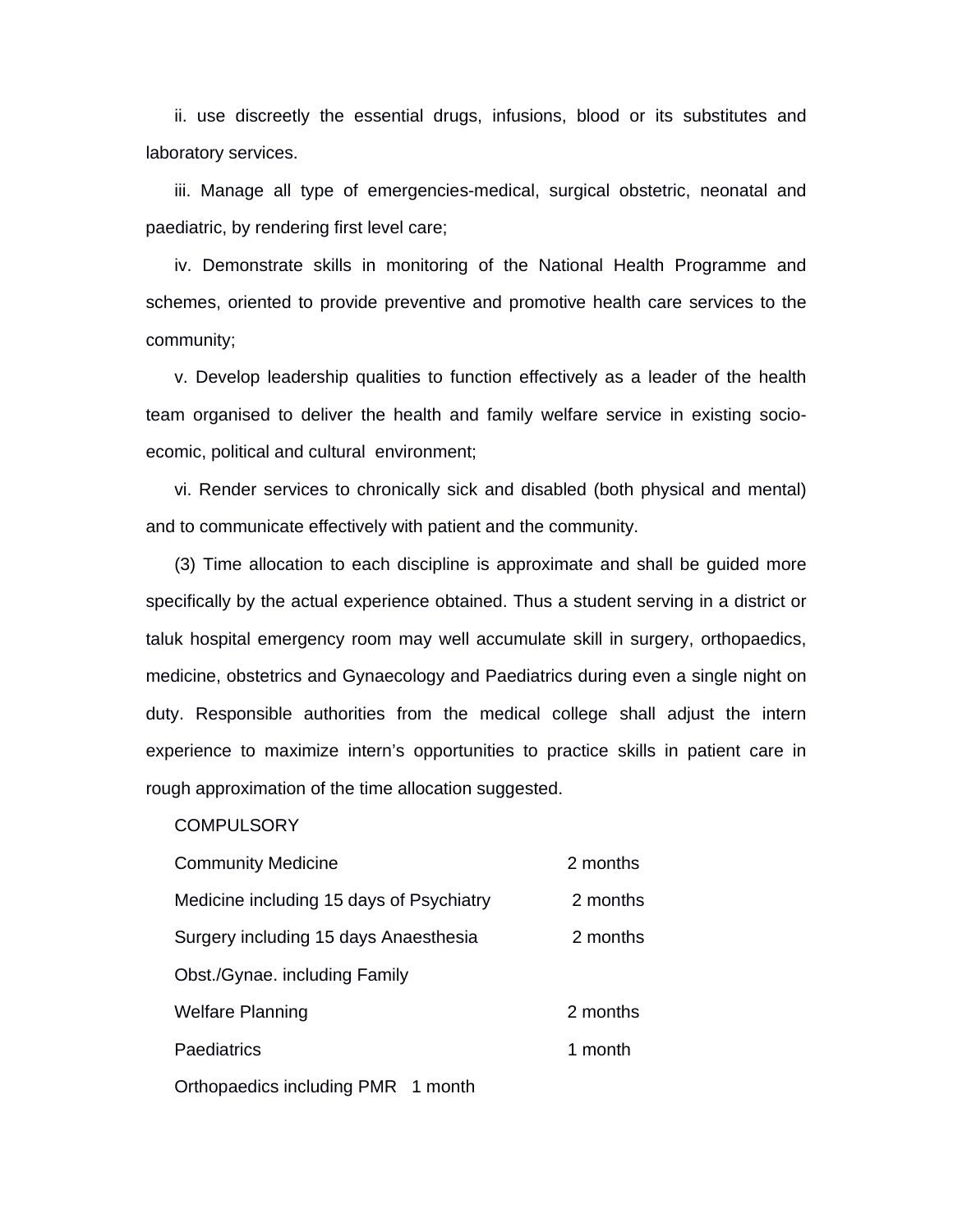| ENT                          | 15 days |
|------------------------------|---------|
| Ophthalmology                | 15 days |
| Casualty                     | 15 days |
| Elective Posting (1x15 days) | 15 days |

Subjects for Elective posting will be as follows:

| i)   | Dermatology and Sexually Transmitted Diseases. |
|------|------------------------------------------------|
| ii)  | <b>Tuberculosis and Respiratory Diseases.</b>  |
| iii) | Radio-Diagnosis                                |
| iv)  | <b>Forensic Medicine</b>                       |

- v) Blood Bank
- vi) Psychiatry

Note: Structure internship with college assessment at the end of the internship.

#### (5) OTHER DETAILS:

i) All parts of the internship shall be done as far as possible in institutions of India. In case of any difficulties, the matter may be referred to the Medical Council of India to be considered on individual merit.

ii) Every candidate will be required after passing the final MBBS examination to undergo compulsory rotational internship to the satisfaction of the College authorities and University concerned for a period of 12 months so as to be eligible for the award of the degree of Bachelor of Medicine and Bachelor of Surgery (MBBS) and full registration.

iii) The University shall issue a provisional MBBS pass certificate on passing the final examination.

iv) The State Medical Council will grant provisional registration to the candidate on production of the provisional MBBS pass certificate. The provisional registration will be for a period of one year. In the event of the shortage or unsatisfactory work,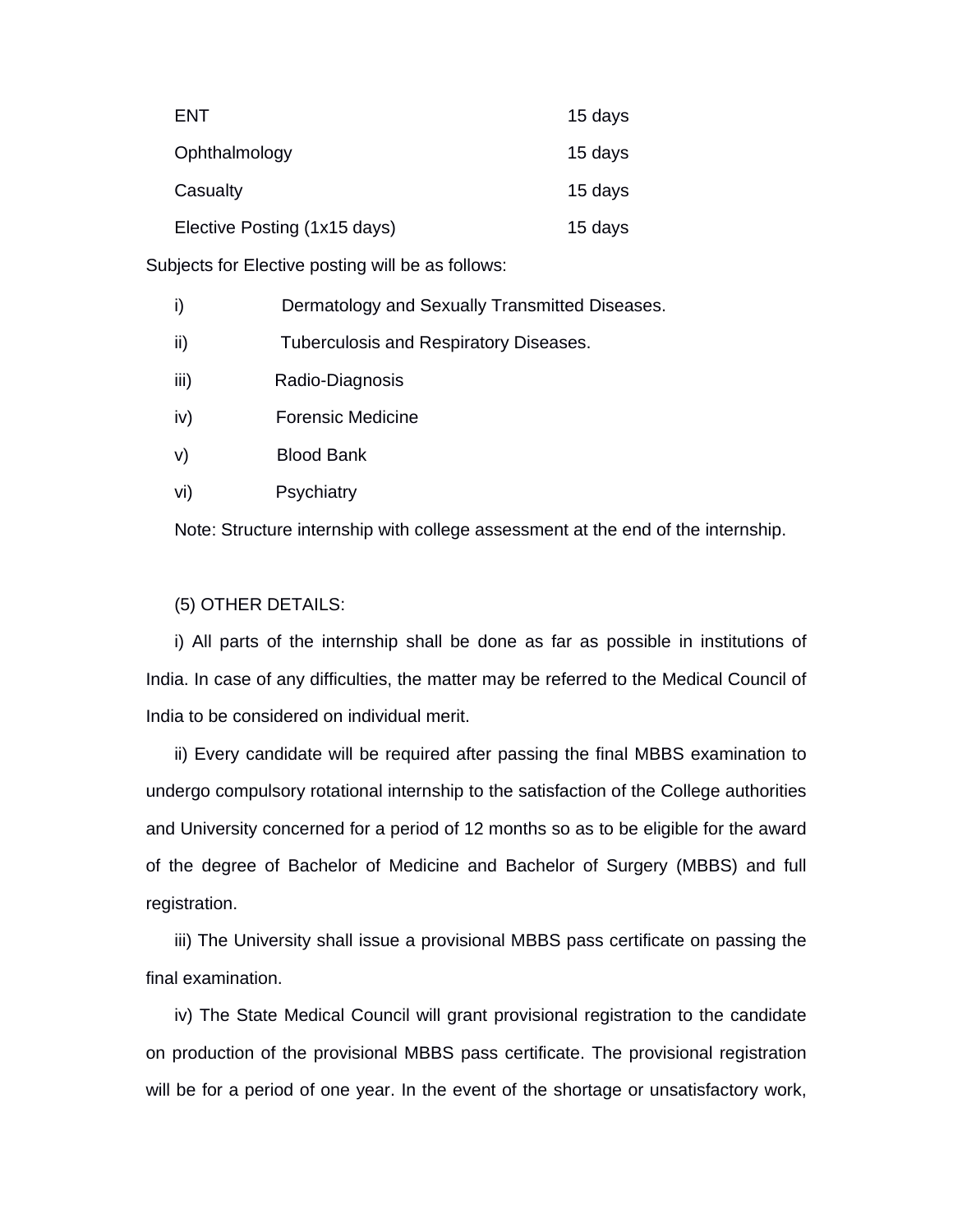the period of provisional registration and the compulsory rotating internship may be suitably extended by the appropriate authorities.

v) The intern shall be entrusted with clinical responsibilities under direct supervision of senior medical officer. They shall not be working independently.

vi) Interns will not issue a medical certificate or a death certificate or a medicolegal document under their signature.

vii) In recognition of the importance of hands-on experience, full responsibility for patient care and skill acquisition, internship should be increasingly scheduled to utilize clinical facilities available in District Hospital, Taluka Hospital, Community Health Centre and Primary Health Centre, in addition to Teaching Hospital. A critical element of internship will be the acquisition of specific experiences and skill as listed in major areas:

Provided that where an intern is posted to District/Sub Divisional Hospital for training, there shall be a committee consisting of representatives of the college/university, the State Government and the District administration, who shall regulate the training of such trainee.

Provided further that for such trainee a certificate of satisfactory completion of training shall be obtained from the relevant administrative authorities which shall be countersigned by the Principal/Dean of College;

viii)Adjustment to enable a candidate to obtain training in elective clinical subjects may be made.

ix) Each medical college shall establish links with one entire district extending out-reach activities. Similarly, Re-orientation of Medical Education (ROME) scheme may be suitably modified to assure teaching activities at each level of District health system which will be coordinated by Dean of the medical college;

x) Out of one year, 6 months shall be devoted to learning tertiary care being rendered in teaching hospital/district hospital suitably staffed with well qualified staff,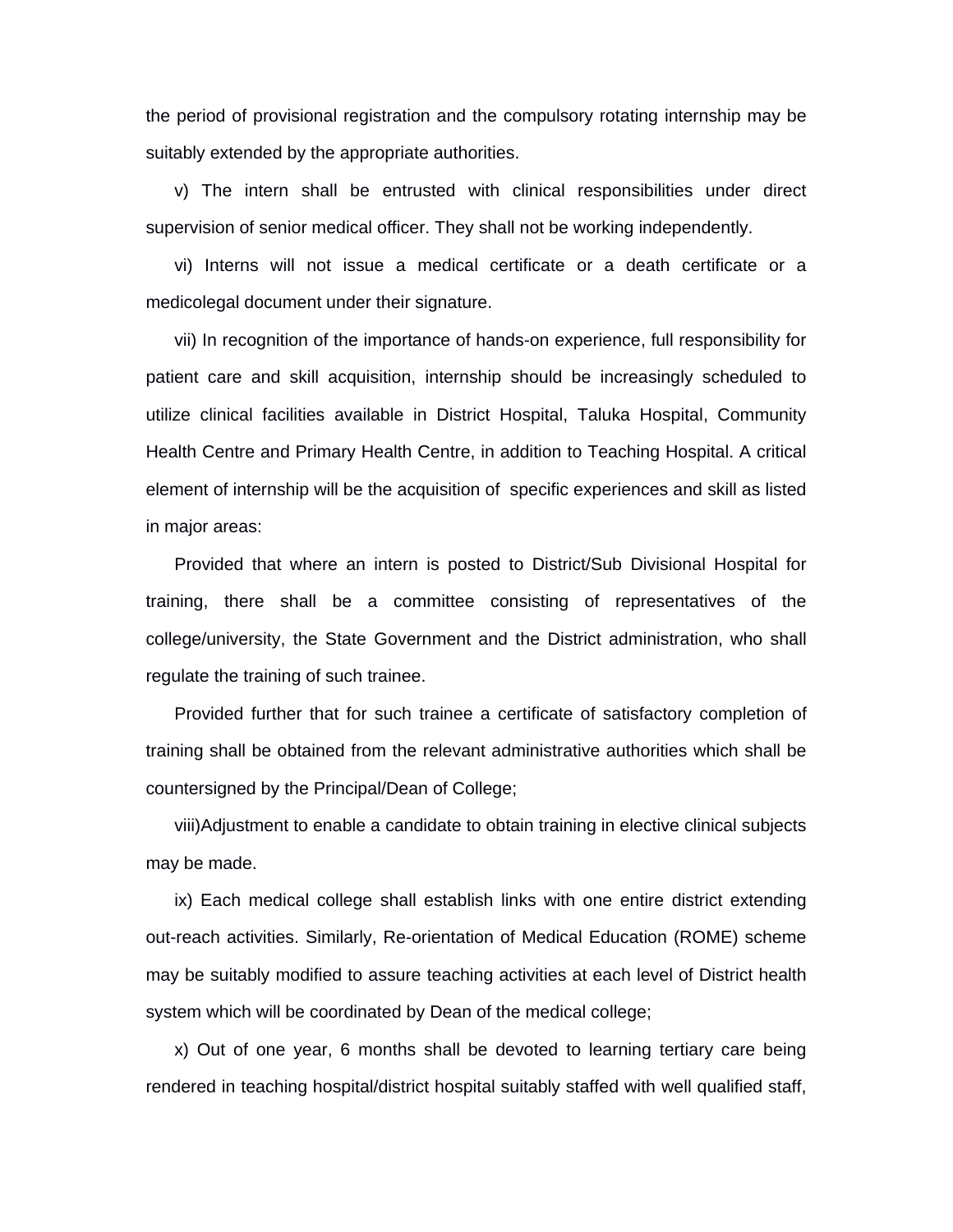3 months of secondary care in a small District or Taluka Hospital/Community Health Centre and 3 months in Primary Health care out of which 2 months should be in Primary Health Programme at the Community level. One month of primary care training may be in the form of preceptorship with a practicing family physician or voluntary agency or other primary health care provider.

xi) One year's approved service in the Armed Forces Medical Services, after passing the final MBBS examination shall be considered as equivalent to the preregistration training detailed above; such training shall, as far as possible, be at the Base/General Hospital.

(6) ASSESSMENT OF INTERNSHIP:

i) The intern shall maintain a record of work which is to be verified and certified by the medical officer under whom he works. Apart from scrutiny of the record of work, assessment and evaluation of training shall be undertaken by an objective approach using situation tests in knowledge, skills and attitude during and at the end of the training. Based on the record of work and date of evaluation, the Dean/Principal shall issue certificate of satisfactory comnpletion of training, following which the University shall award the MBBS degree or declare him eligible for it.

ii) Satisfactory completion shall be determined on the basis of the following:-

(1) Proficiency of knowledge required for each case SCORE 0-5

(2) The competency in skills expected to manage each case:

a) Competency for performance of self performance, b) of having assisted in procedures, c) of having observed. SCORE 0-5

(3) Responsibility, punctuality, work up of case, involvement in treatment, followup reports. SCORE 0-5

(4) Capacity to work in a team (Behaviour with colleagues, nursing staff and relationship with paramedicals). SCORE 0-5

(5) Initiative, participation in discussions, research aptitude. SCORE 0-5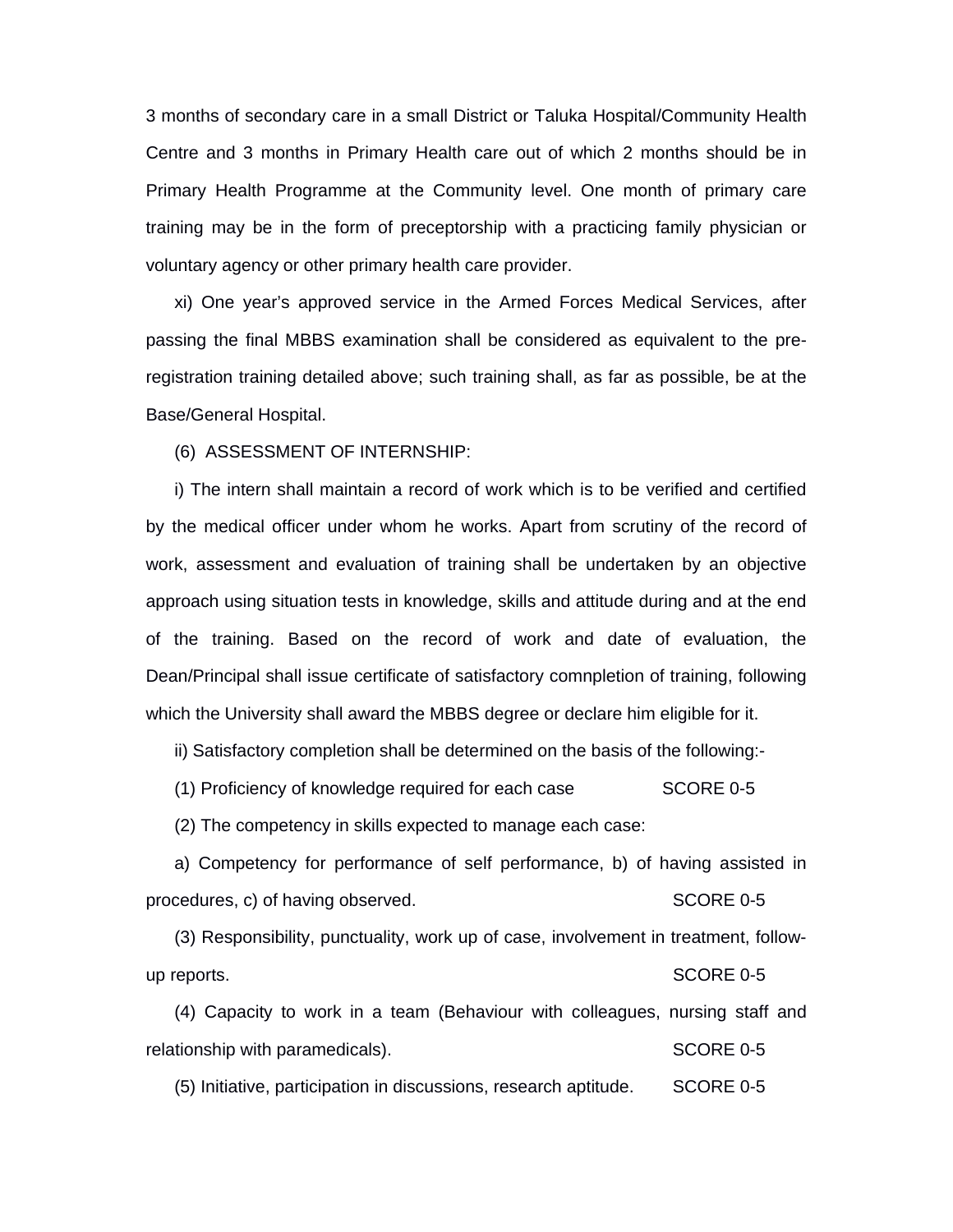Poor / Fair / below average / average / above average / excellent

0 1 2 3 4 5

A Score of less than 3 in any of above items will represent unsatisfactory completion of internship.

(7) Full registration shall only be given by the State Medical Council/Medical Council of India on the award of the MBBS degree by the university or it declaration that the candidate is eligible for it.

(8) Some guidelines in the implementation of the training programme are given below.

(9) INTERNSHIP – DISCIPLINE RELATED:

(i) Community Medicine Interns shall acquire skills to deal effectively with an individual and the community in the context of primary health care. This is to be achieved by hands on experience in the district hospital and primary health Centre. The details are as under: -

(I) Community Health Centre/District Hospital/Attachment to General Practitioner:

(1) During this period of internship an intern must acquire

(a) clinical competence for diagnosis of common ailments, use of bed side investigation and primary care techniques;

(b) gain information on 'Essential drugs' and their usage;

(c) recognise medical emergencies, resuscitate and institute initial treatment and refer to suitable institution.

(2) Undergo specific Government of India/Ministry of Health and Family Welfare approved training using Government of India prescribed training manual for Medical Officers in all National Health Programmes (e.g. child survival and safe motherhood-EPI, CDD, ARI, FP, ANC, safe delivery, Tuberculosis, Leprosy and others as recommended by Ministry of Health and Family Welfare:-

(a) gain full expertise in immunization against infectious disease;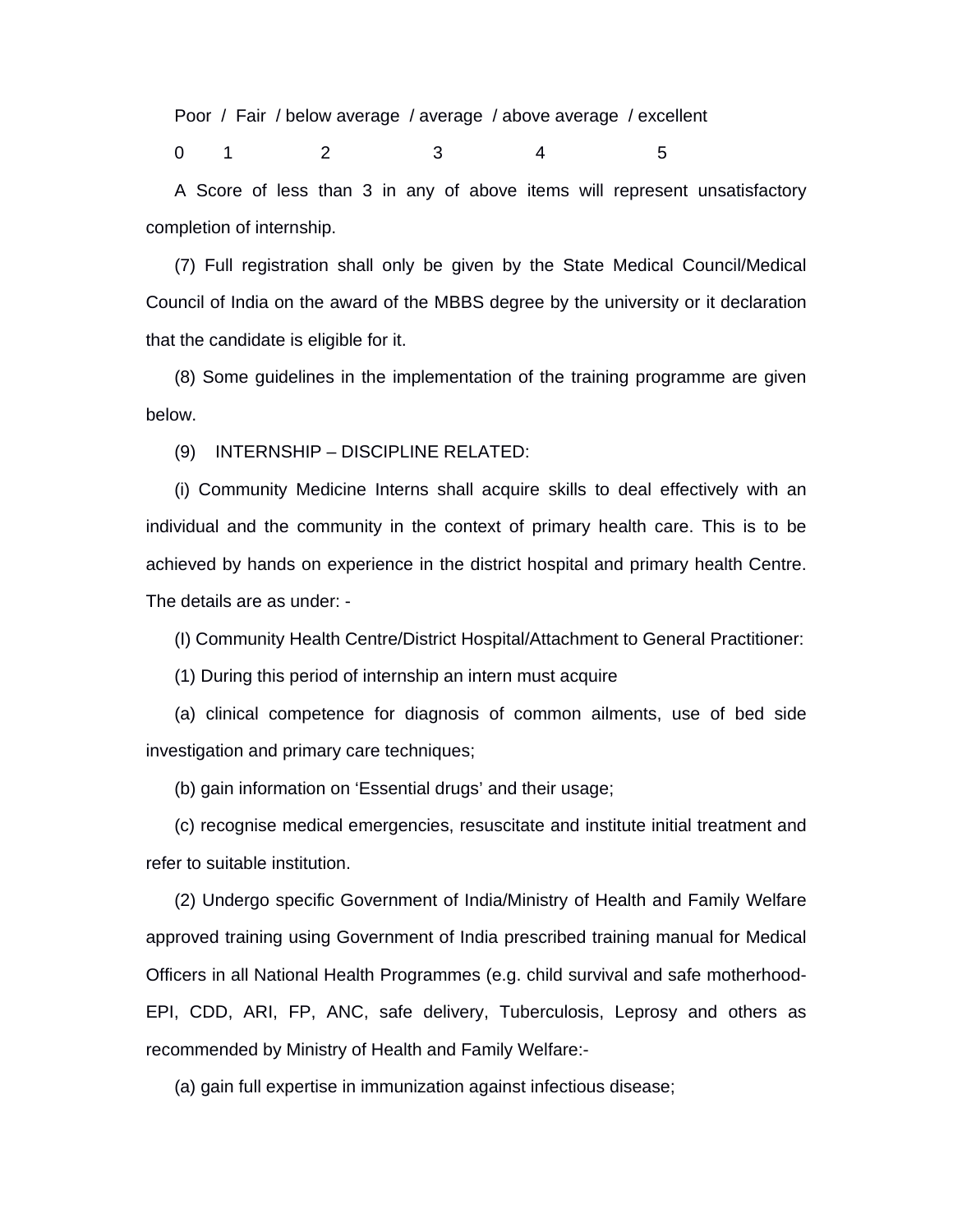(b) participate in programmes in prevention and control of locally prevalent endemic diseases including nutritional disorders;

(c) learn skills first hand in family welfare planning procedures;

(d) learn the management of National Health Programmes;

(3) Be capable of conducting a survey and employ its findings as a measure towards arriving at a community diagnosis.

(4) (a) conduct programmes on health education, (b) gain capabilities to use Audiovisual aids, (c) acquire capability of utilization of scientific information for promotion of community health.

(5) Be capable of establishing linkages with other agencies as water supply, food distribution and other environmental/social agencies.

(6) Acquire quality of being professional with dedication, resourcefulness and leadership.

(7) Acquire managerial skills, delegation of duties to paramedical staff and other health professionals.

## (II) TALUQA HOSPITAL

Besides clinical skill, in evaluation of patient in the environment and initiation of primary care, an Intern shall: -

(1) effective participate with other members of the health team with qualities of leadership;

(2) make a community diagnosis in specific situations such as epidemics and institute relevant control measures for communicable diseases;

(3) develop capability for analysis of hospital based morbidity and mortality statistics.

(4) Use essential drugs in the community with the awareness of availability, cost and side effects;

(5) Provide health education to an individual/community on :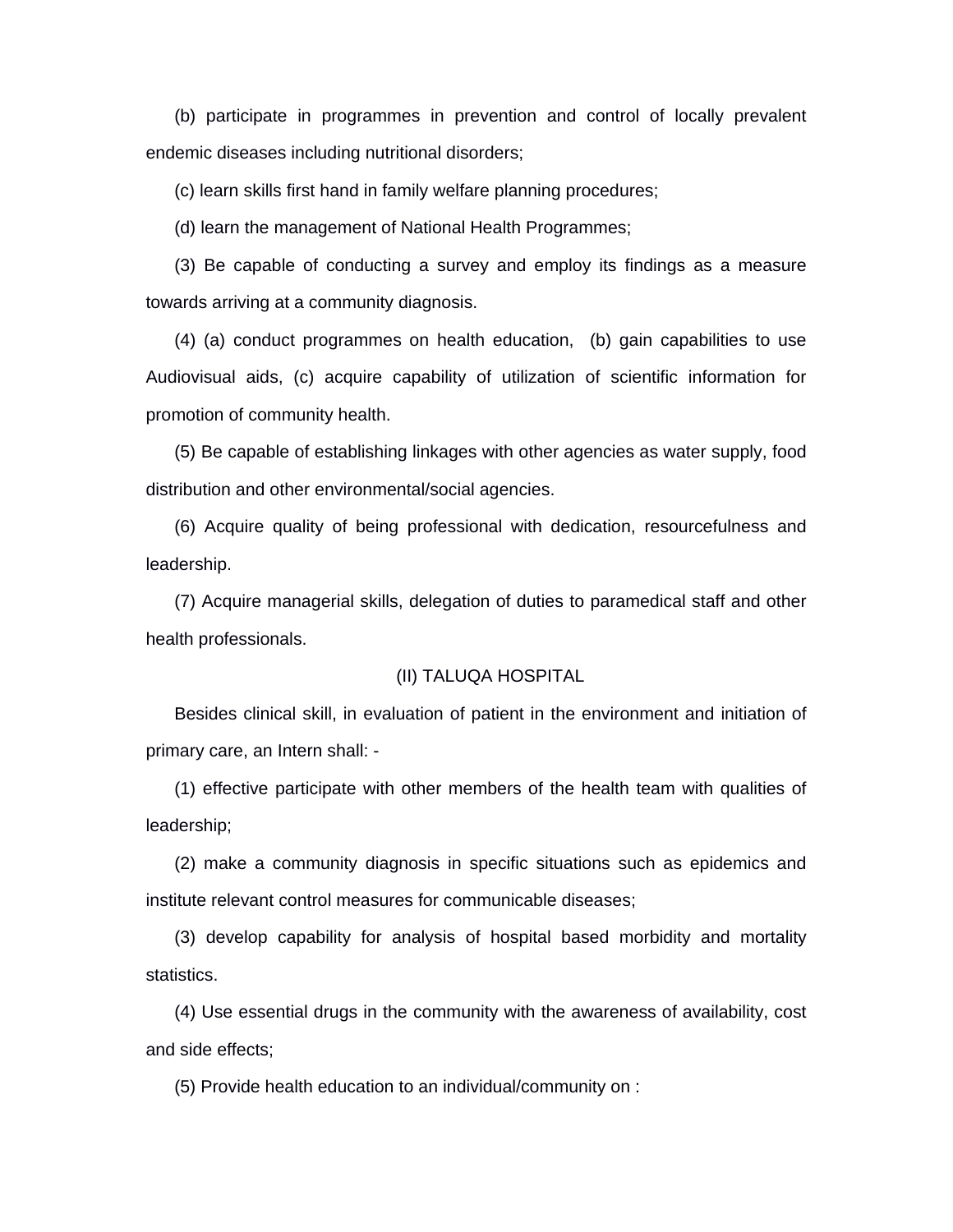a) tuberculosis;

b) small family, spacing, use of appropriate contraceptives;

c) applied nutrition and care of mothers and children;

d) immunization;

e) participation in school health programme.

## (III) PRIMARY HEALTH CENTRE

(1) Initiate or participate in family composite health care (birth to death), Inventory of events;

(2) Participation in all of the modules on field practice for community health e.g. safe motherhood, nutrition surveillance and rehabilitation, diarrhea disorders etc.

(3) Acquire competence in diagnosis and management of common ailments e.g. malaria, tuberculosis, enteric fever, congestive heart failure, hepatitis, meningitis acute renal failure etc.;

(4) Acquire proficiency for Family Welfare Programmes (ante natal care, normal delivery, contraception care etc.)

(5) A village attachment of atleast one week to understand issues of community health along with exposure to village health centres, ASHA Sub Centres should be added.

#### (ii) GENERAL MEDICINE

(I) Interns shall acquire following training during their term.

(1) acquire competence for clinical diagnosis based on history physical examination and relevant laboratory investigation and institute appropriate line of management;

(2) this would include diseases common in tropics (parasitic, bacterial or viral infections, nutritional disorders, including dehydration and electrolyte disturbances) and system illnesses . (II) The intern shall have assisted as a care team in intensive care of cardiac, respirator, hepatic, neurological and metabolic emergencies.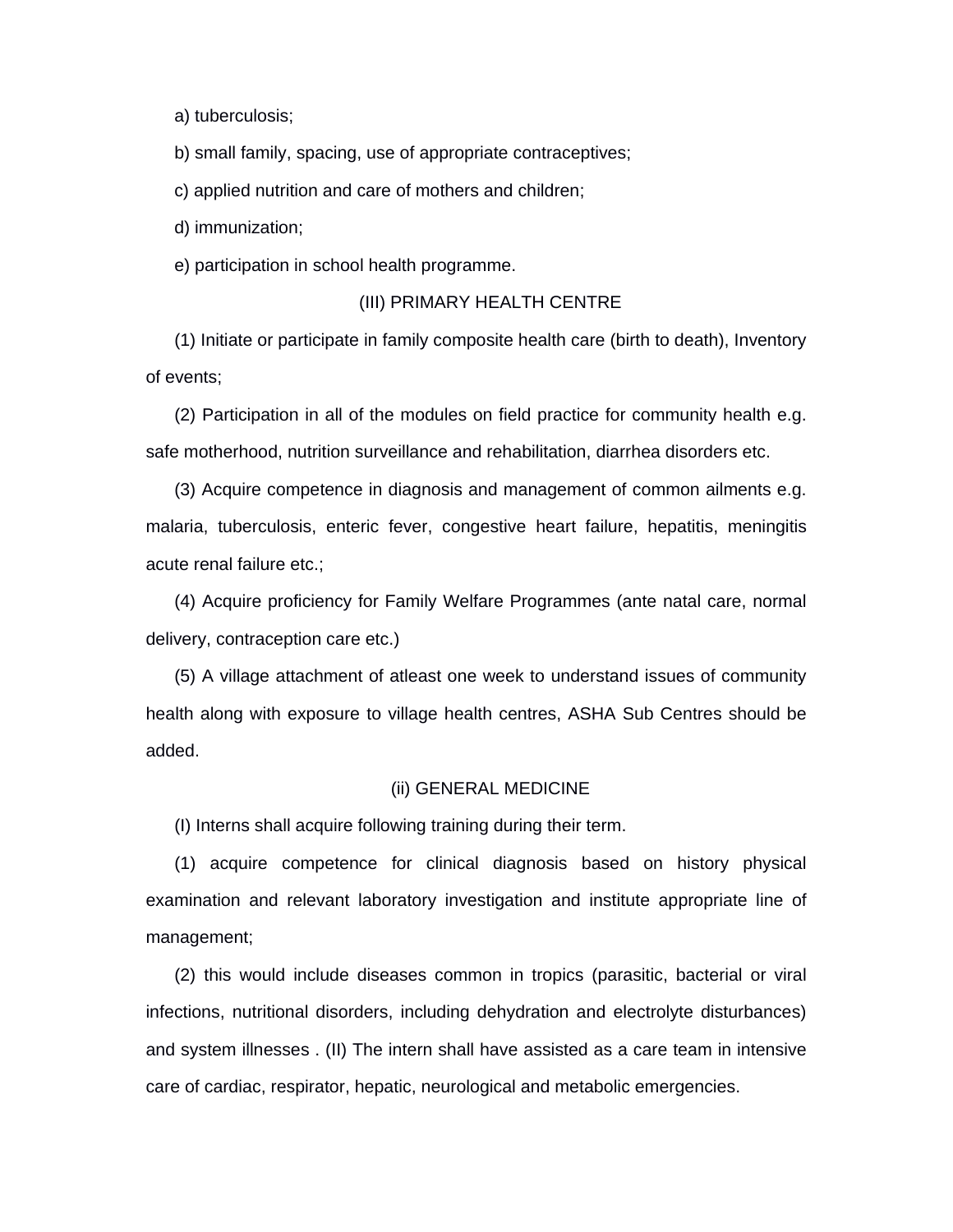(III) The intern shall be able to conduct the following laboratory investigations:

(a) Blood: (Routine haematology smear and blood groups);

(b) Urine: (Routine chemical and microscopic);

(c) Stool: (for ova/cyst and occult blood);

(d) Sputum and throat swab for gram stain or acid fast stain and

(e) Cerebro Spinal Fluid (CSF) for smear.

(IV) Conduct following diagnostic procedures:

(a) Urethral catheterisation; Proctoscopy; Ophthalmoscopy/Otoscopy; Indirect laryngoscopy;

(b) therapeutic procedures; Insertion of Ryles Tube; Pleural, ascetic tap, Cerebro Spinal Fluid (CSF) tap, installing or air way tube, Oxygen administration etc.

(V) Biopsy Procedures:

Liver, Kidney, Skin, Nerve, Lymph node, and muscle biopsy, Bone marrow aspiration, Biopsy of Malignant lesions on surface, Nasal/nerve/skin smear for leprosy.

(VI) (a) Familiarity with usage of life saving procedures: including use of aspirator, respirator and defibrillator, (b) Competence in interpretation of different monitoring devices such as cardiac monitor, blood gas analysis etc.

(VII) Participate as a team member in total health care of an individual including appropriate follow-up and social rehabilitation.

(VIII) Other competencies as indicated in general objectives.

#### (iii) PAEDIATRICS:

The details of the skills that an intern shall acquire during his/her tenure in the department of Paediatrics are as follows:

The intern shall be able to:

(1) diagnose and manage common childhood disorders including neonatal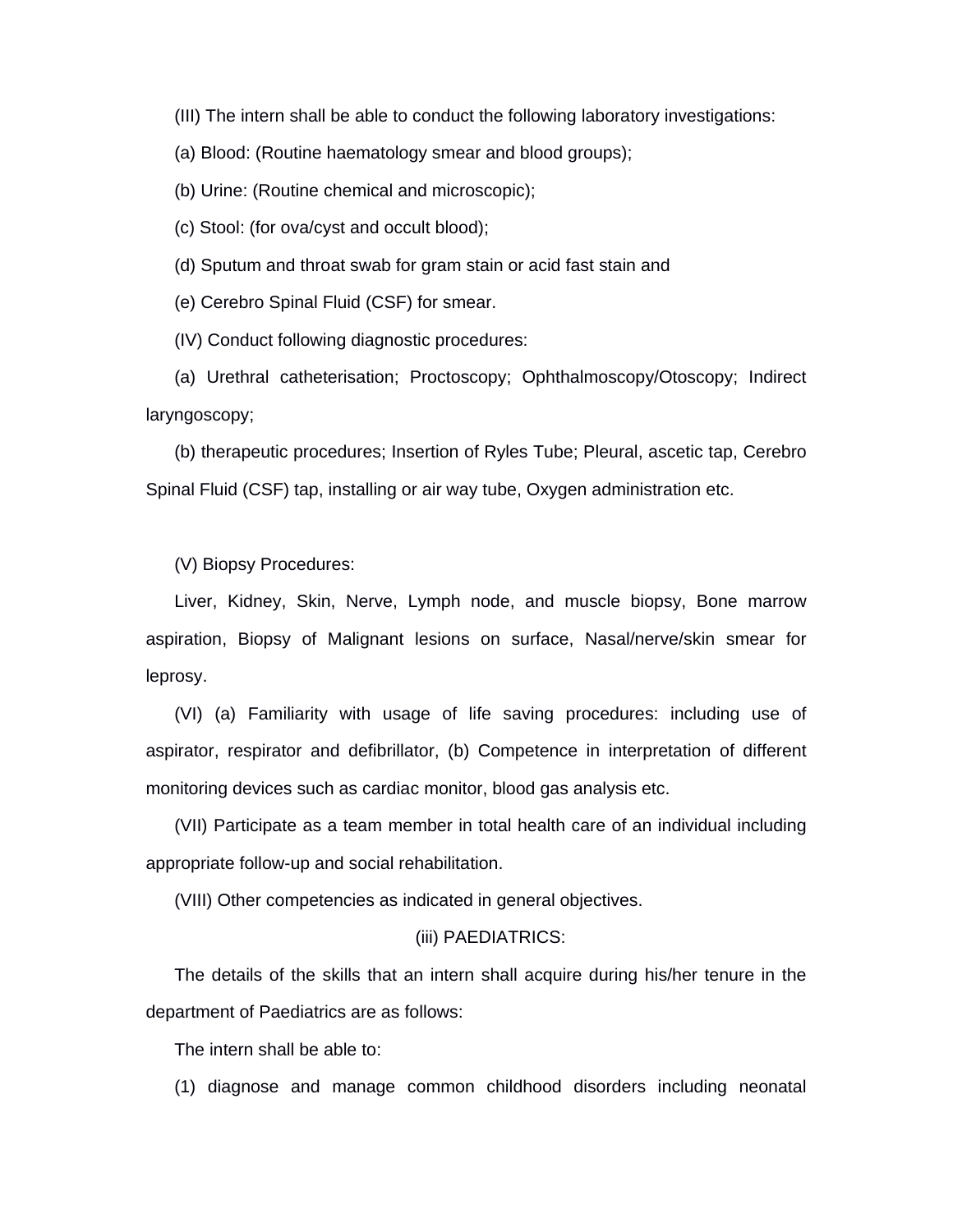disorders and acute emergencies( enquiry from parents of sick children), examining sick child making a record of information;

(2) carry out activities related to patient care such as laboratory work, investigative procedures and use of special equipments. The details are given as under:-

(a) diagnostic techniques: blood (including from femoral vein and umbilical cord), obscess, cerebrospinal fluid, urine, pleura and peritoneum and common tissue biopsy techniques;

(b) techniques related to patient care: immunization, perfusion techniques, feeding procedures, tuberculin testing & breast feeding counselling;

(c) use of equipment: vital monitoring, temperature monitoring, resuscitation at birth and care of children receiving intensive care;

(3) screening of newborn babies and those with objective risk factors for any anomalies and steps for prevention in future;

(4) plan in collaboration with parents and individual, collective surveillance of growth and development of new born babies, infants and children so that he/she is able to:

(a) recognise growth abnormalities

; (b) recognise anomalies of psychomotor development;

(c) detect congenital abnormalities;

(5) assess nutritional and dietary status of infants and children and organise prevention, detection and follow up of deficiency disorders both at individual and community level such as:

(a) protein-energy malnutrition

(b) deficiencies of vitamins especially A, B, C and D;

(c) Iron deficiency;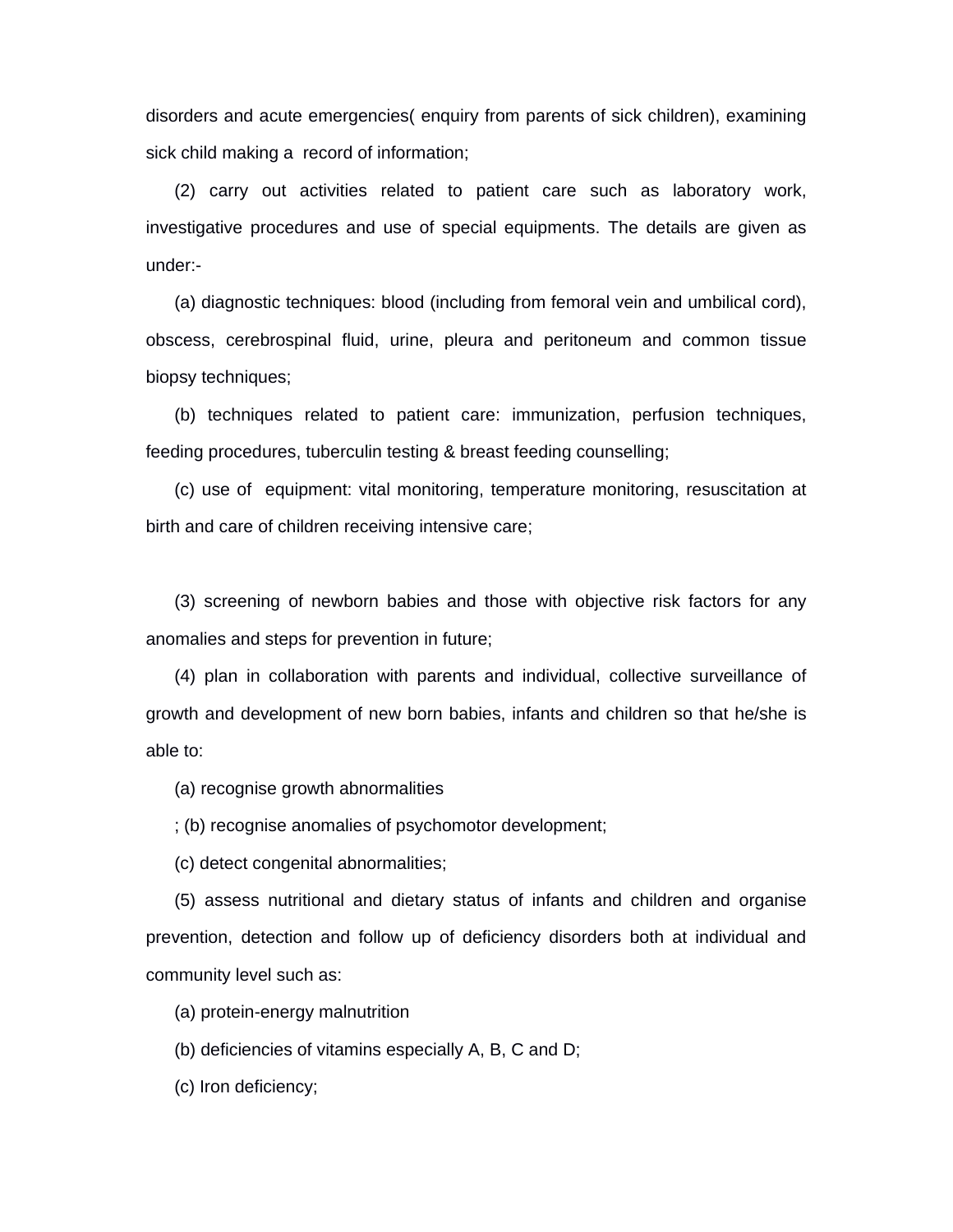(6) institute early management of common childhood disorders with special reference to Paediatrics dosage and oral rehydration therapy.

(7) Participate actively in public health programme oriented towards children in the community.

## (iv) GENERAL SURGERY

An intern is expected to acquire following skills during his/her posting:

- (A) Diagnose with reasonable accuracy all surgical illnesses including emergencies
- (B) (a) resuscitate a critically injured patient and a severe burns patient;
	- (b) control surface bleeding and manage open wound;
- (C) (a) monitor patients of head, spine, chest abdominal and pelvic injury;
- (b) institute first-line management of acute abdomen;

## (D) (a) perform venesection;

- (b) perform tracheostomy and endotracheal intubation;
- (c) catheterise patients with acute retention or perform trocar cystostomy,
- (d) drain superficial abscesses,
- (e) suturing of wound, (f) perform circumcision,
- (g) biopsy of surface tumours,
- (h) Perform vasectomy

#### (v) CASUALTY:

The intern after training in Casualty must be able to:

- (1) identify acute emergencies in various disciplines of medical practice;
- (2) manage acute anaphylatic shock;
- (3) manage peripheral-vascular failure and shock;
- (4) manage acute pulmonary oedema and Left Ventricular failure (LVF);
- (5) undertake emergency management of drowning poisonings and seizures;
- (6) undertake emergency management of bronchial asthma and status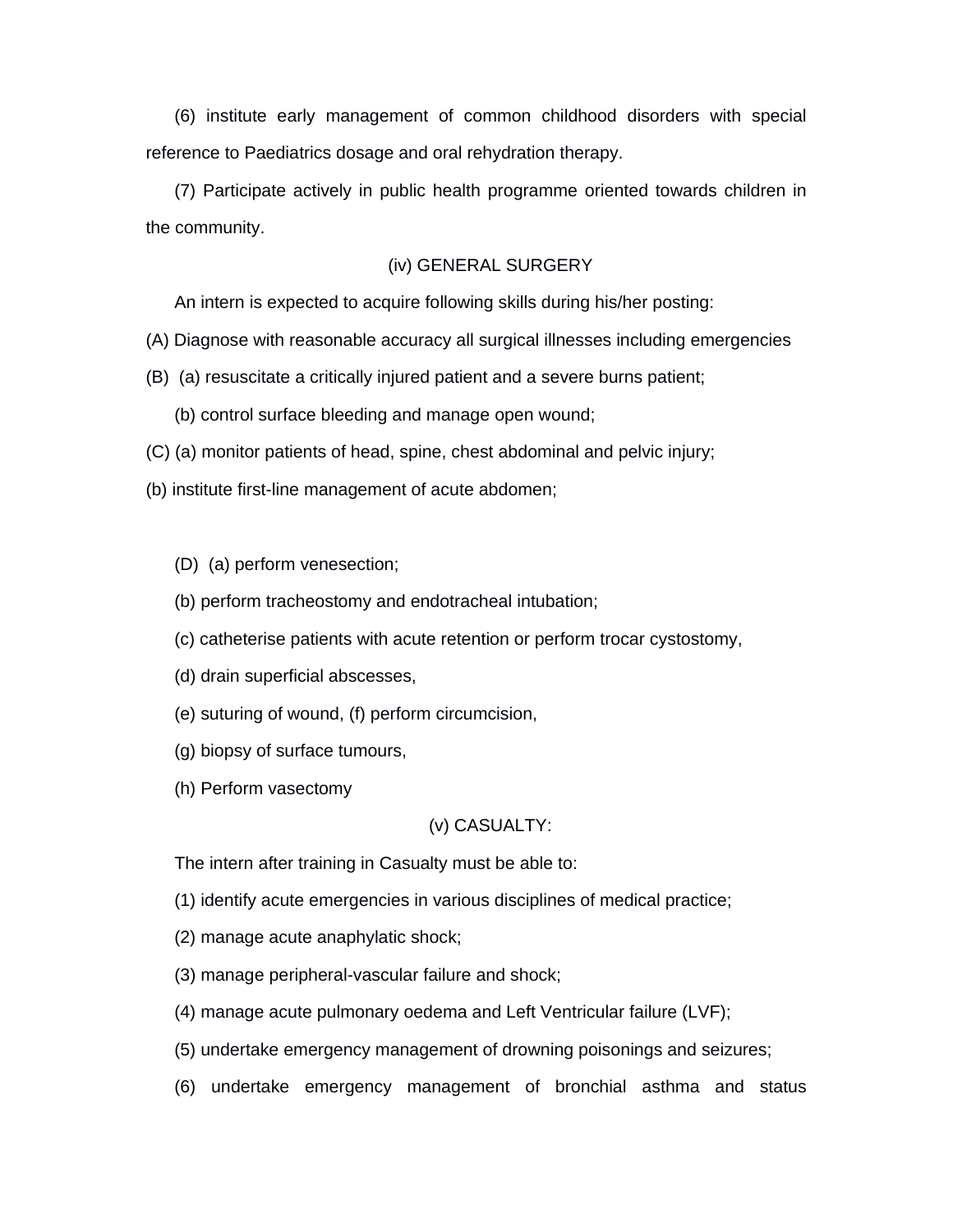asthematicus;

(7) undertake emergency management of hyperpyrexia;

(8) undertake emergency management of comatose patients regarding airways positioning, prevention of aspiration and injuries;

(9) assess and administer emergency management of burns;

(10) assess and do emergency management of various trauma victims;

(11) identify medicolegal cases and learn filling up forms as well as complete other medicolegal formalities in cases of injury, poisoning, sexual offenses, intoxication and other unnatural conditions.

(vi) OBSTETRICS AND GYNAECOLOGY :

Technical skills that interns are expected to learn:

(1) diagnosis of early pregnancy and provision of ante-natal care;

(2) diagnosis of pathology of pregnancy related to

(a) abortions;

(b) ectopic pregnancy;

(c) tumours complicating pregnancy;

(d) acute abdomen in early pregnancy;

(e) hyperemesis gravidarum;

(3) detection of high risk pregnancy cases and suitable advise e.g. PIH, hydramanios, antepartum haemorrhage, multiple pregnancies, abnormal presentations and intra-uterine growth retardation;

(4) antenatal pelvic assessment and detection of cephalopelvic disproportion;

(5) induction of labour and amniotomy under supervision;

(6) management of normal labour, detection of abnormalities, post-partum hemorrhage and repair of perennial tears;

(7) assist in forceps delivery;

(8) assist in caesarean section and postoperative care thereof;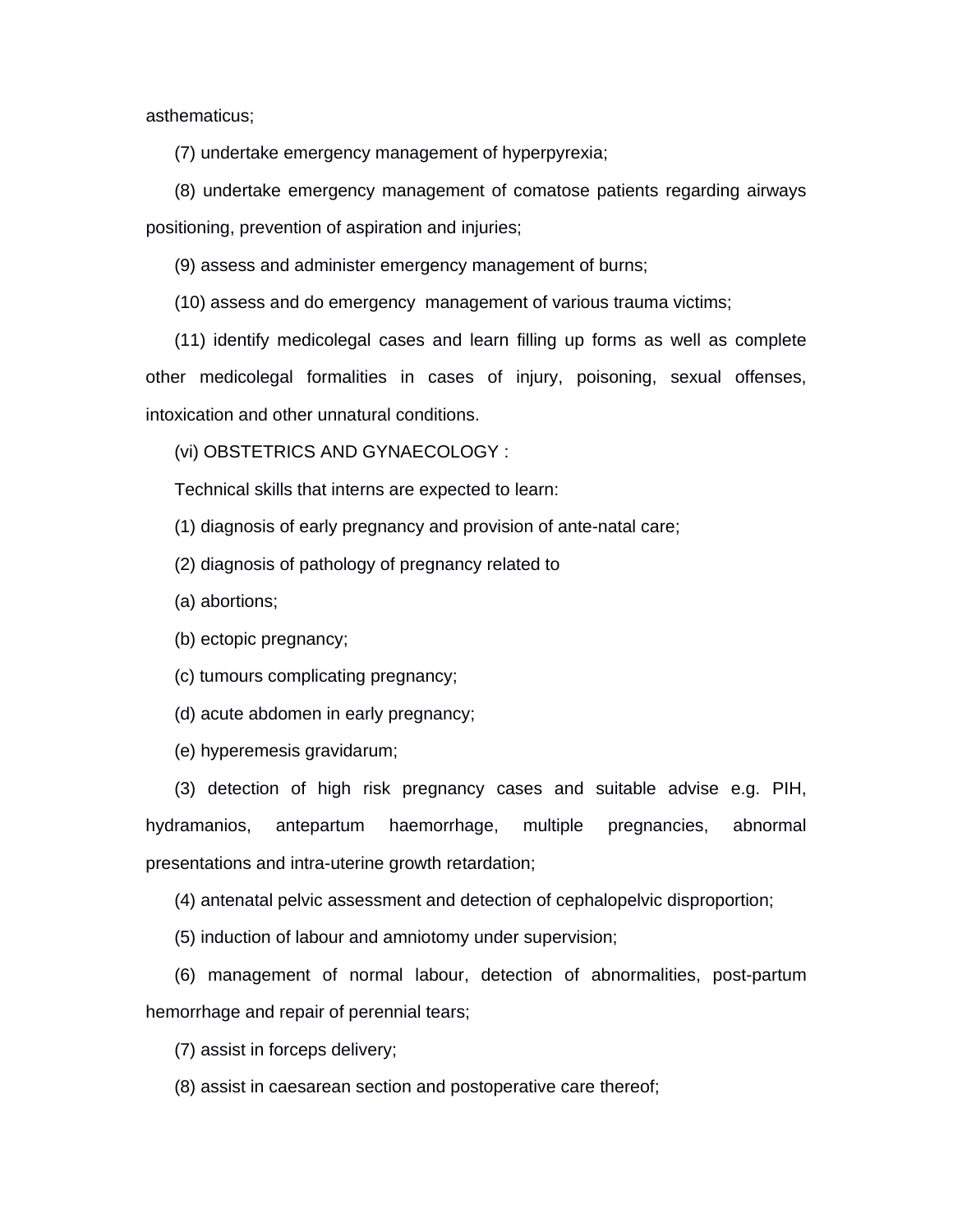(9) detection and management of abnormalities of lactation;

(10) perform non-stress test during pregnancy;

(11) per speculum, per vaginum and per rectal examination for detection of common congenital, inflammatory, neoplastic and traumatic conditions of vulva, vagina, uterus and ovaries;

(12) medicolegal examination in Gynecology and obstetrics.

(13) To perform the following procedures:-

(a) dilation and curettage and fractional curettage;

(b) endometrial biopsy;

(c) endometrial aspiration;

(d) pap smear collection;

(e) Intra Uterine Contraceptive Device (IUCD) insertion;

(f) Minilap ligation;

(g) Urethral catheterisation;

(h) Suture removal in postoperative cases;

(i) Cervical punch biopsy;

(14) to assist in major abdominal and vaginal surgery cases in Obstetrics and Gynaecology.

(15) to assist in follow-up postoperative cases of obstetrics and gynaecology such as:

(a) Colposcopy;

(b) Second trimester Medical Termination of Pregnancy (MTP) procedures e.g.

Emcredyl Prostaglandin instillations;

(16) To evaluate and prescribe oral contraceptive.

(vii) OTO RHINO LARYNGOLOGY (ENT)

(1) Interns shall acquire ability for a comprehensive diagnosis of common Ear,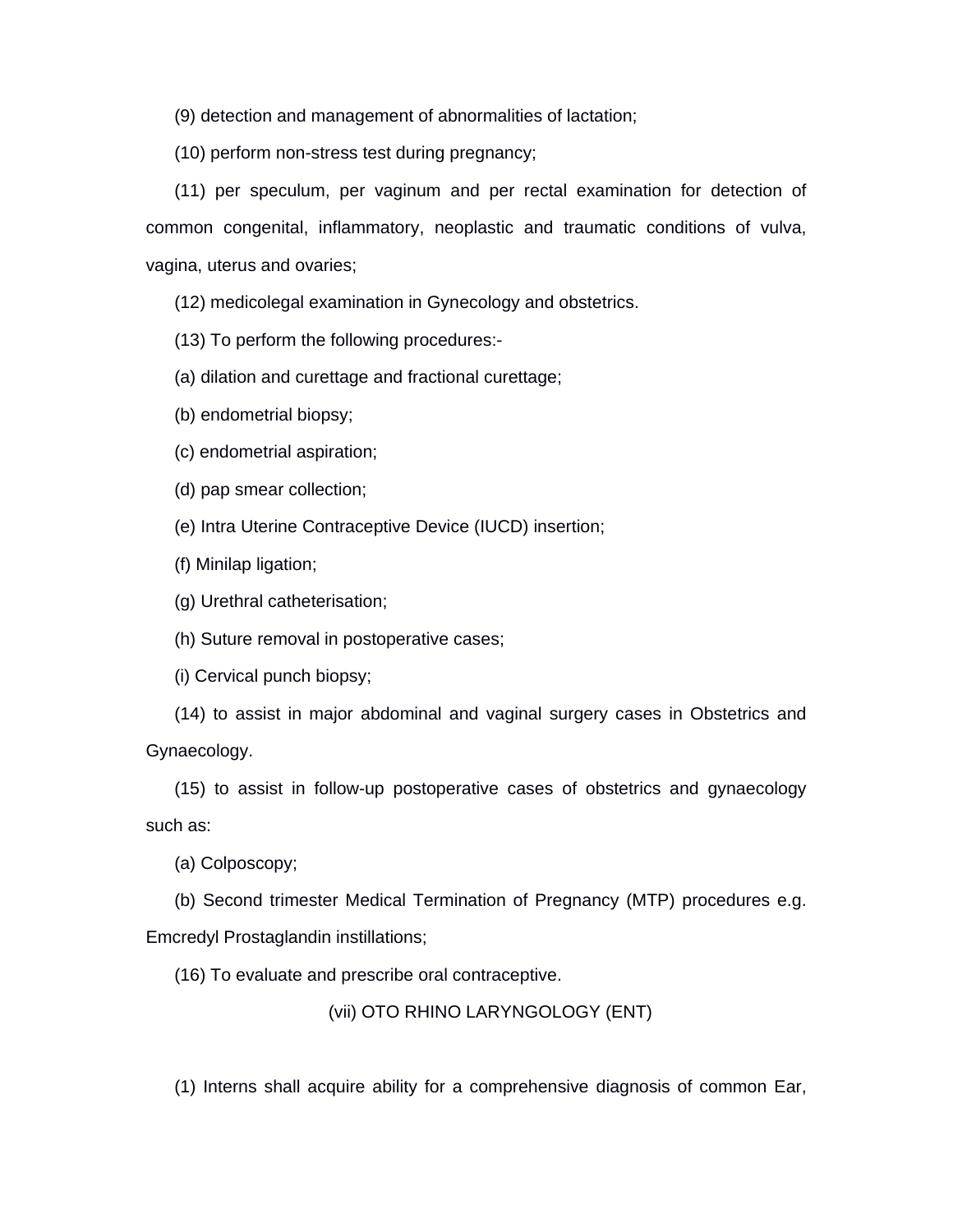Nose and Throat (ENT) diseases including the emergencies and malignant neoplasma of the head and neck;

(2) he/she shall acquire skills in the use of head mirror, otoscope and indirect laryngoscopy and first line of management of common Ear Nose and Throat (ENT) problems;

(3) he/she shall be able to carry out minor surgical procedures such as:

(a) earsyringing antrum puncture and packing of the nose for epistaxis,

(b) nosal douching and packing of the external canal,

(c) Remove the foreign bodies from the nose and ear

(d) Observed or assisted in various endoscopiec procedures and trachesotomy;

(4) an item shall have participated as a team member in the community diagnosis e.g. Chronic Suppurative Otitis Media (CSOM) and be aware of national programme on prevention of deafness , (5) he/she shall possess knowledge of various ENT rehabilitative programmes.

#### (viii) OPHTHALMOLOGY

An intern shall acquire following skills: -

(1) he/she shall be able to diagnose and manage common ophthalmological conditions such as:-

Trauma, Acute conjunctivitis, allergic conjunctivitis, xerosis, entropion, corneal ulcer, iridocyclitis, myopia, hypermetropia, catarct, glaucoma, ocular injury and sudden loss of vision;

(2) he shall be able to carry out assessment of refractive errors and advise its correction;

(3) he shall be able to diagnose ocular changes in common systemic disorders;

(4) he/she shall be able to perform investigative procedures such as:- Tonometry,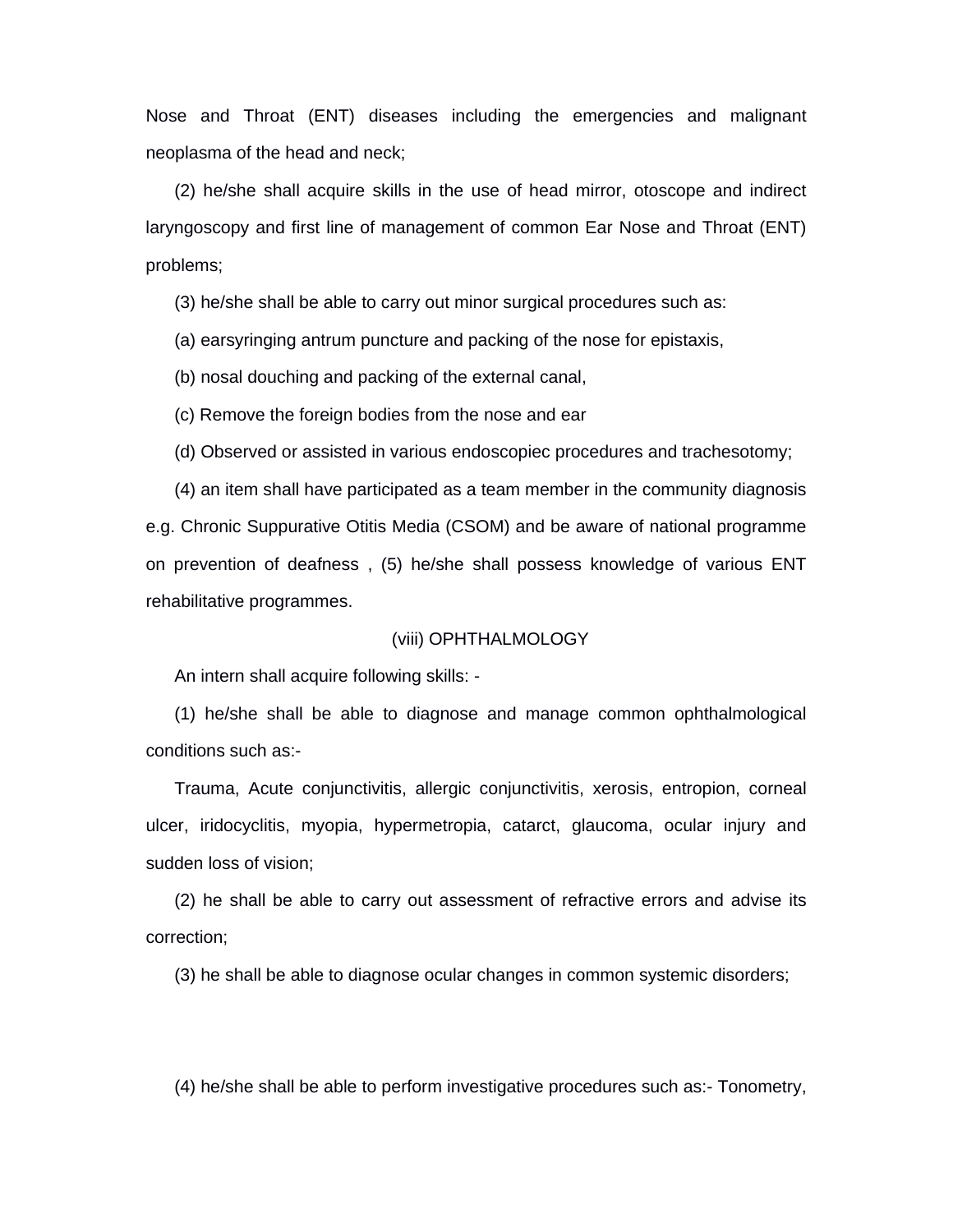syringing, direct ophthalmoscopy, subjective refraction and fluorescein staining of cornea.

(5) he/she shall have carried out or assisted the following procedures:

- (1) Subconjunctival injection;
- (2) Ocular bandaging;
- (3) Removal of concretions;
- (4) Epilation and electroysis;
- (5) Corneal foreign body removal;
- (6) Cauterization of corneal ulcers;
- (7) Chalazion removal;
- (8) Entropion correction;
- (9) Suturing conjunctival tears;
- (10) Lids repair
- (11) Glaucoma surgery (assisted);
- (12) Enucleation of eye in cadaver;

(6) he/she shall have full knowledge on available methods for rehabilitation of the blind.

#### (ix) ORTHOPAEDICS ; GOAL:

The aim of teaching the undergraduate student in Orthopaedics and Rehabilitation is to impart such knowledge and shills that may enable him to diagnose and treat common ailments. He shall have ability to diagnose and suspect presence of fracture, dislocation, actual asteomyelitis, acute poliomyelitis and common congential deformities such as congentail talipes equinovarus (CTEV) and dislocation of hip (CDH).

(A) THERAPEUTIC- An intern must know:

(a) Splinting (plaster slab) for the purpose of emergency splintage, definitive splintage and post operative splintage and application of Thomas splint;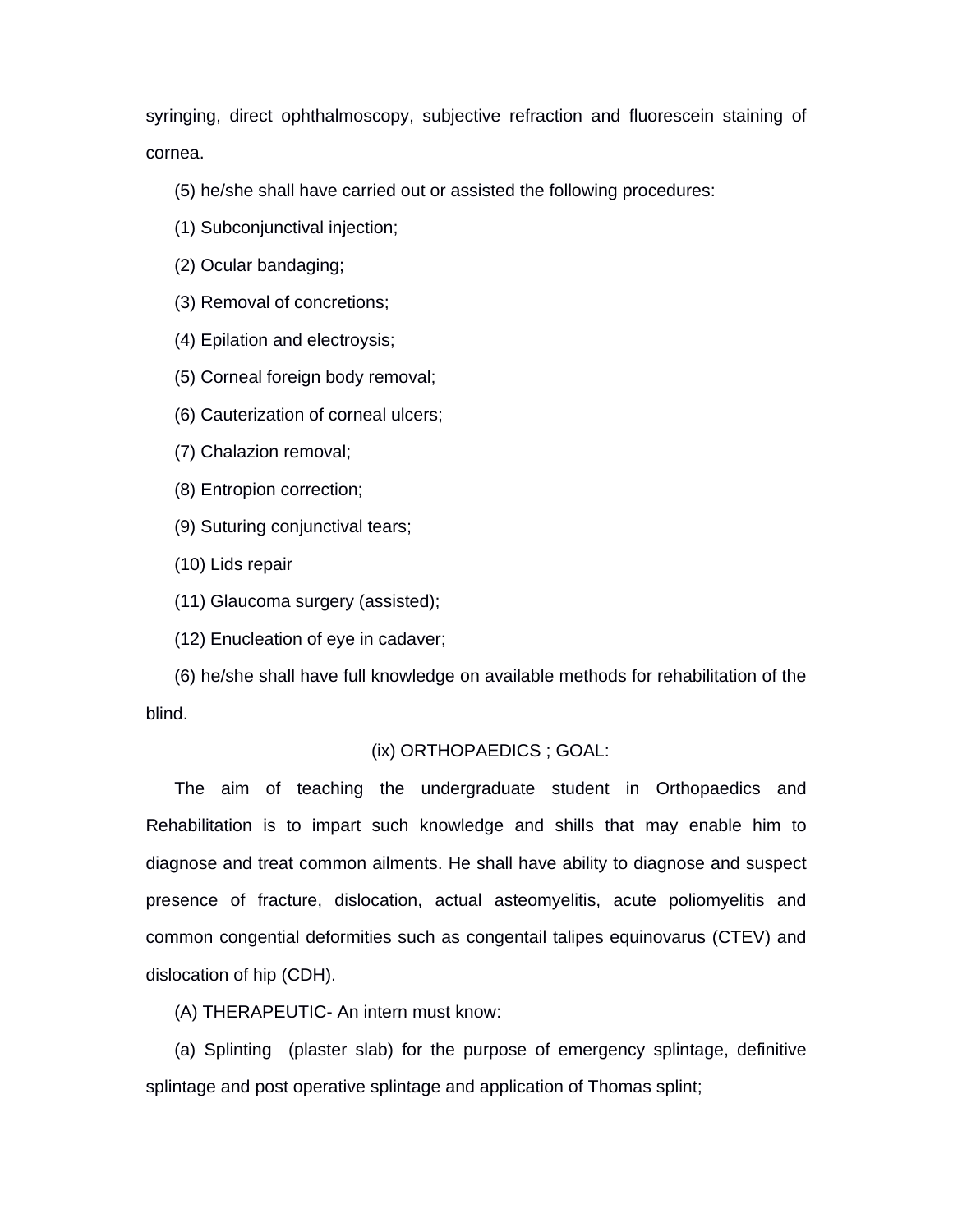(b) Manual reduction of common fractures – phalangeal, metacarpal, metatarsal and Colles's fracture;

(c) Manual reduction of common dislocations – internphalangeal, metacarpophalangeal, elbow an shoulder dislocations;

(d) Plaster cast application for undisplaced fractures of arm, fore arm, leg and ankle;

(e) Emergency care of a multiple injury patient;

(f) Precautions about transport and bed care of spinal cord injury patients.

(B) Skill that an intern should be able to perform under supervision:

(1) Advise about prognosis of poliomyelitis, cerebral palsy, CTEV and CDH; (2) Advise about rehabilitation of amputees and mutilating traumatic and leprosy deformities of hand;

(C) An intern must have observed or preferably assisted at the following operations:

(1) drainage for acute osteomyelitis;

(2) sequestrectomy in chronic osteomyelitis;

(3) application of external fixation;

(4) internal fixation of fractures of long bones.

(x) DERMATOLOGY AND SEXUALLY TRANSMITTED DISEASES

An intern must be able to: -

(1) conduct proper clinical examination; elicit and interpret physical findings, and diagnose common disorders and emergencies.

(2) Perform simple, routine investigative procedures for making bedside diagnosis, specially the examination of scraping for fungus, preparation

of slit smears and staining for AFB for leprosy patient and for STD cases;

(3) Take a skin biopsy for diagnostic purpose; (4) Manage common diseases recognizing the need for referral for specialized care in case of inappropriateness of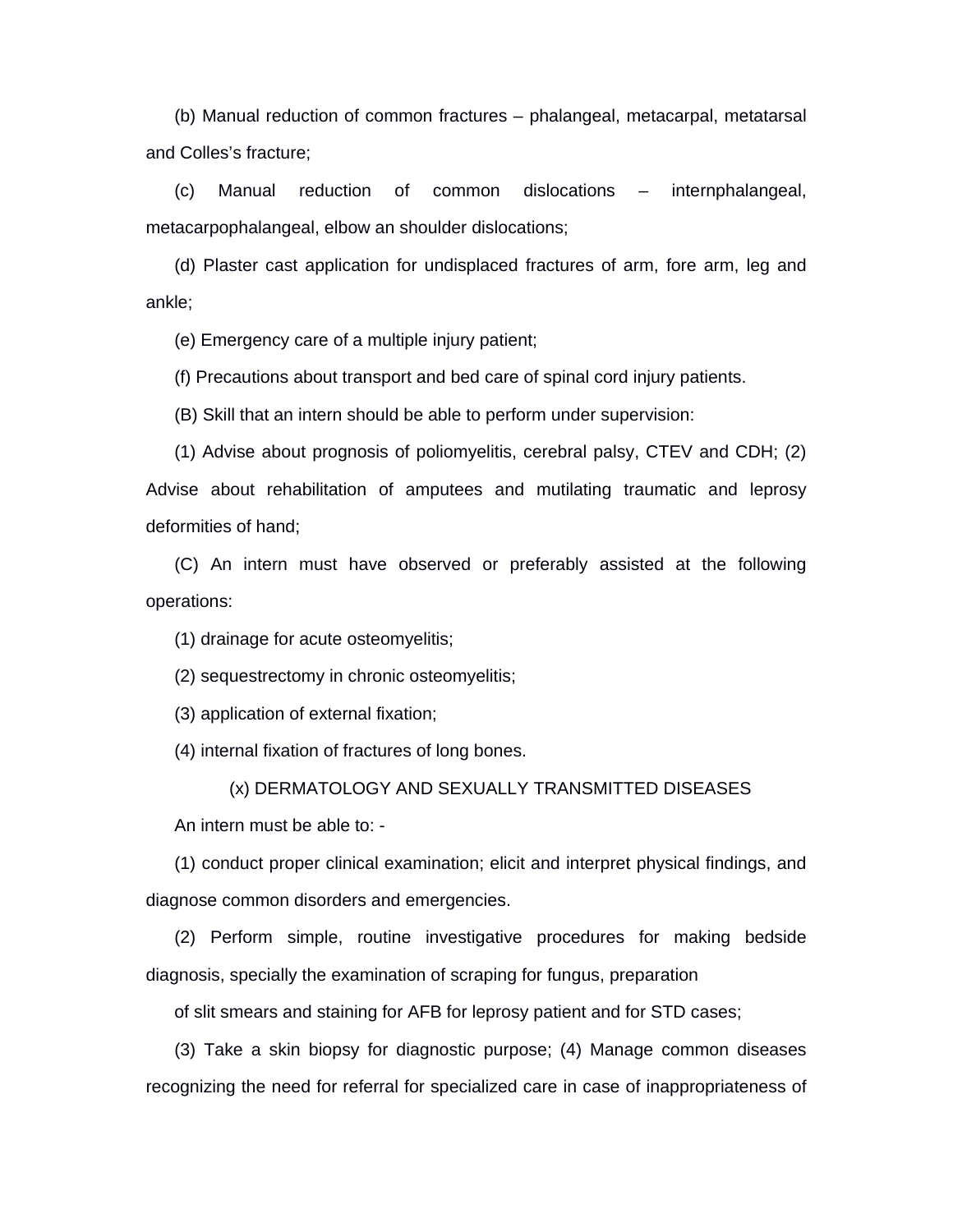therapeutic response.

#### (xi) PSYCHIATRY :

An Intern must be able to:

(1) diagnose and manage common psychiatric disorders; (2) identify and manage psychological reaction and psychiatric disorders in medical and surgical patients in clinical practice and community setting.

(xii) TUBERCULOSIS AND RESPIRATORY DISEASES :

An intern after training must be able to: -

(1) conducting proper clinical examination, elicit and interpret clinical findings and diagnose common respiratory disorders and emergencies;

(2) perform simple, routine investigative procedures required for making bed side diagnosis, specially sputum collection, examination for etiological organism like AFB, interpretation of chest X-rays and respiratory function tests;

(3) Interpret and manage various blood gases and pH abnormalities in various respiratory diseases;

(4) Manage common diseases recognizing need for referral for specialized care in case of inappropriateness of therapeutic response;

(5) Perform common procedures like laryngoscopy, pleural aspiration, respiratory physiotherapy, laryngeal intubation and pneumo-thoracic drainage aspiration.

## (xiii) ANAESTHESIA :

After the internship in the department of Anesthesiology an intern shall acquire knowledge, skill and attitude to:

(1) perform pre-anaesthetic check up and prescribe pre-anaesthetic medications;

(2) perform venepuncture and set up intravenous drip;

(3) perform laryngoscopy and endotracheal intubation;

(4) perform lumbar puncture, spinal anaesthesia and simple nerve blocks;

(5) conduct simple general asaesthetic procedures under supervision;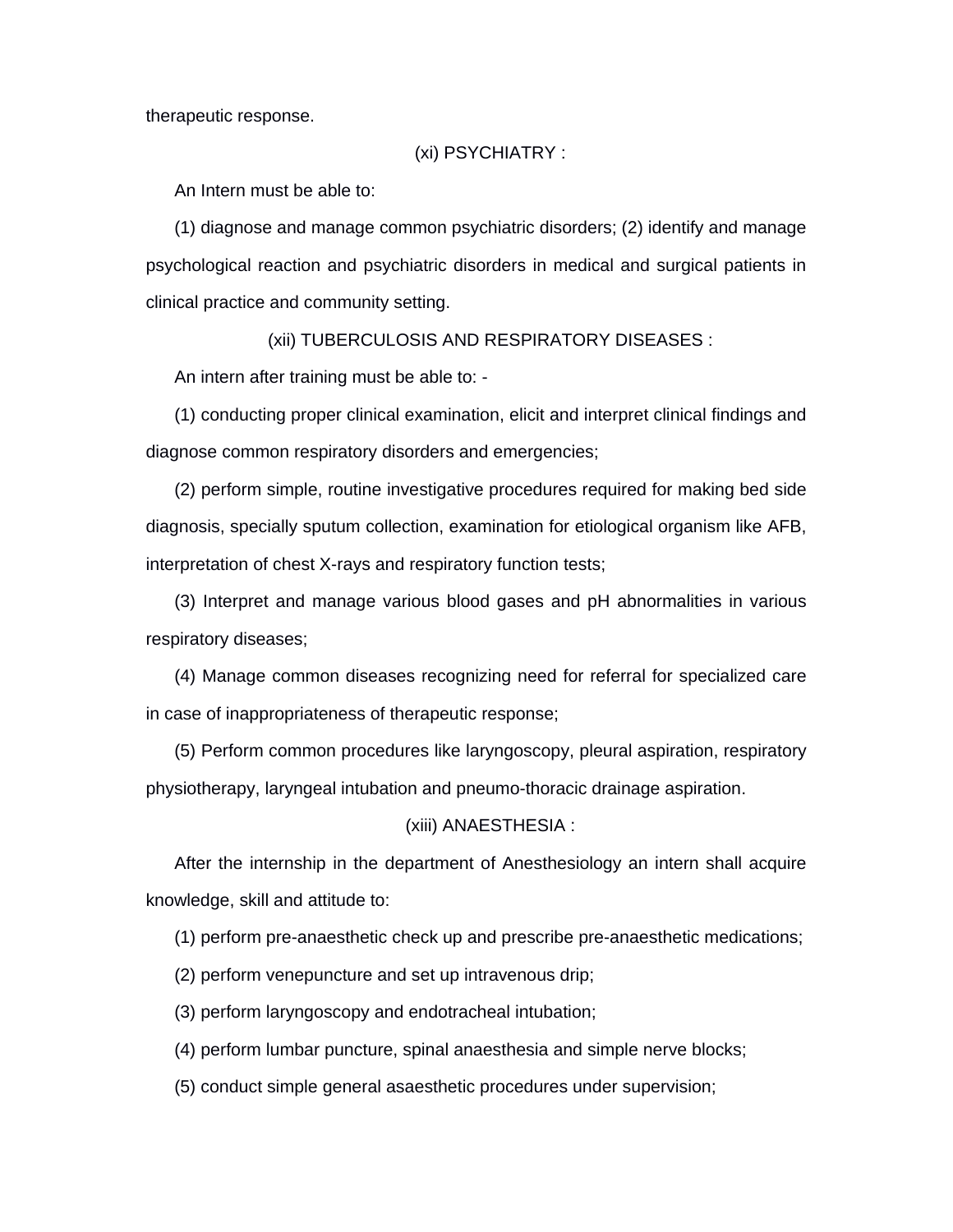(6) monitor patients during anaesthesia and post operative period;

(7) recognise and manage problems associated with emergency anaesthesia;

(8) maintain anaesthetic records;

(9) recognise and treat complication in post operative period;

(10) perform cardio-pulmonary brain resuscitation (C.P.B.R.) currectly, including recognition of cardiac arrest.

#### (xiv) RADIO-DIAGNOSIS:

An intern after training must be able to identify and diagnose:

(1) all aspects of 'Emergency Room' Radiology like –

(a) all acute abdominal conditions;

(b) all acute traumatic conditions with emphasis on head injuries;

(c) differentiation between Medical and surgical radiological emergencies;

(2) Basic hazards and precautions in Radio-diagnostic practices.

## (xv) PHYSICAL MEDICINE AND REHABILITATION:

An intern is expected to acquire the following skills during his/her internship: -

(1) competence for clinical diagnosis based on details history an assessment of common disabling conditions like poliomyelitis, cerebral palsy, hemiplegia, paraplegia, amputations etc;

(2) participation as a team member in total rehabilitation including appropriate follow up of common disabling conditions;

(3) principles and procedures of fabrication and repair of artificial limbs and appliances;

(4) various therapeutic modalities;

(5) use of self help devices and splints and mobility aids;

(6) familiarity with accessibility problems and home making for disabled;

(7) ability to demonstrate simple exercise therapy in common conditions like prevention of deformity in polio, stump exercise in an amputee etc.;